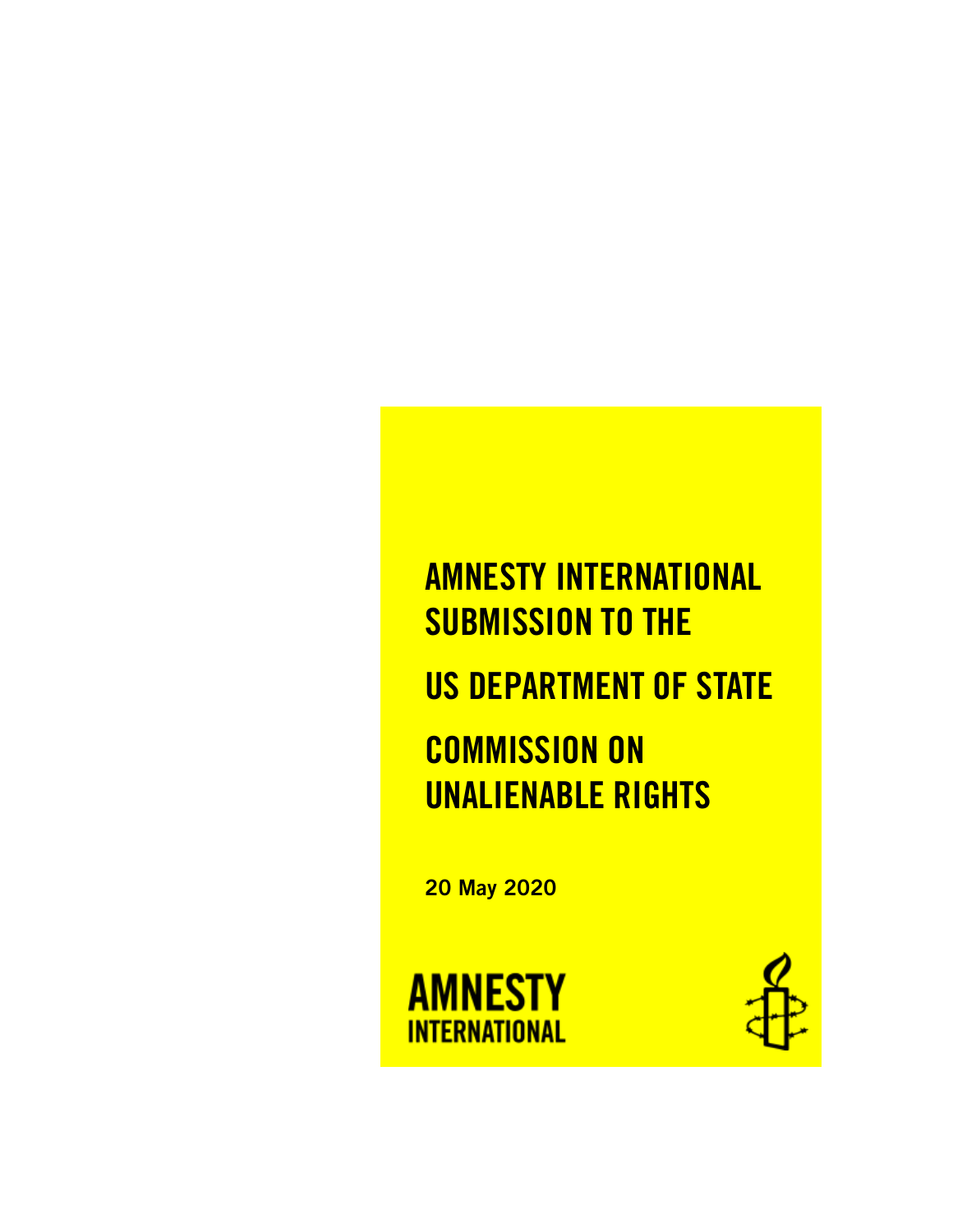Amnesty International Publications

First published in 2020 by Amnesty International International Secretariat Peter Benenson House 1 Easton Street London WC1X 0DW United Kingdom www.amnesty.org

© Amnesty International 2020

Index: AMR 51/2375/2020 Original Language: English

All rights reserved. This publication is copyright, but may be reproduced by any method without fee for advocacy, campaigning and teaching purposes, but not for resale. The copyright holders request that all such use be registered with them for impact assessment purposes. For copying in any other circumstances, or for reuse in other publications, or for translation or adaptation, prior written permission must be obtained from the publishers, and a fee may be payable. To request permission, or for any other inquiries, please contact copyright@amnesty.org



Our vision is for every person to enjoy all the rights enshrined in the Universal Declaration of Human Rights and other international human rights standards.

We are independent of any government, political ideology, economic interest or religion, and are funded mainly by our membership and public donations.



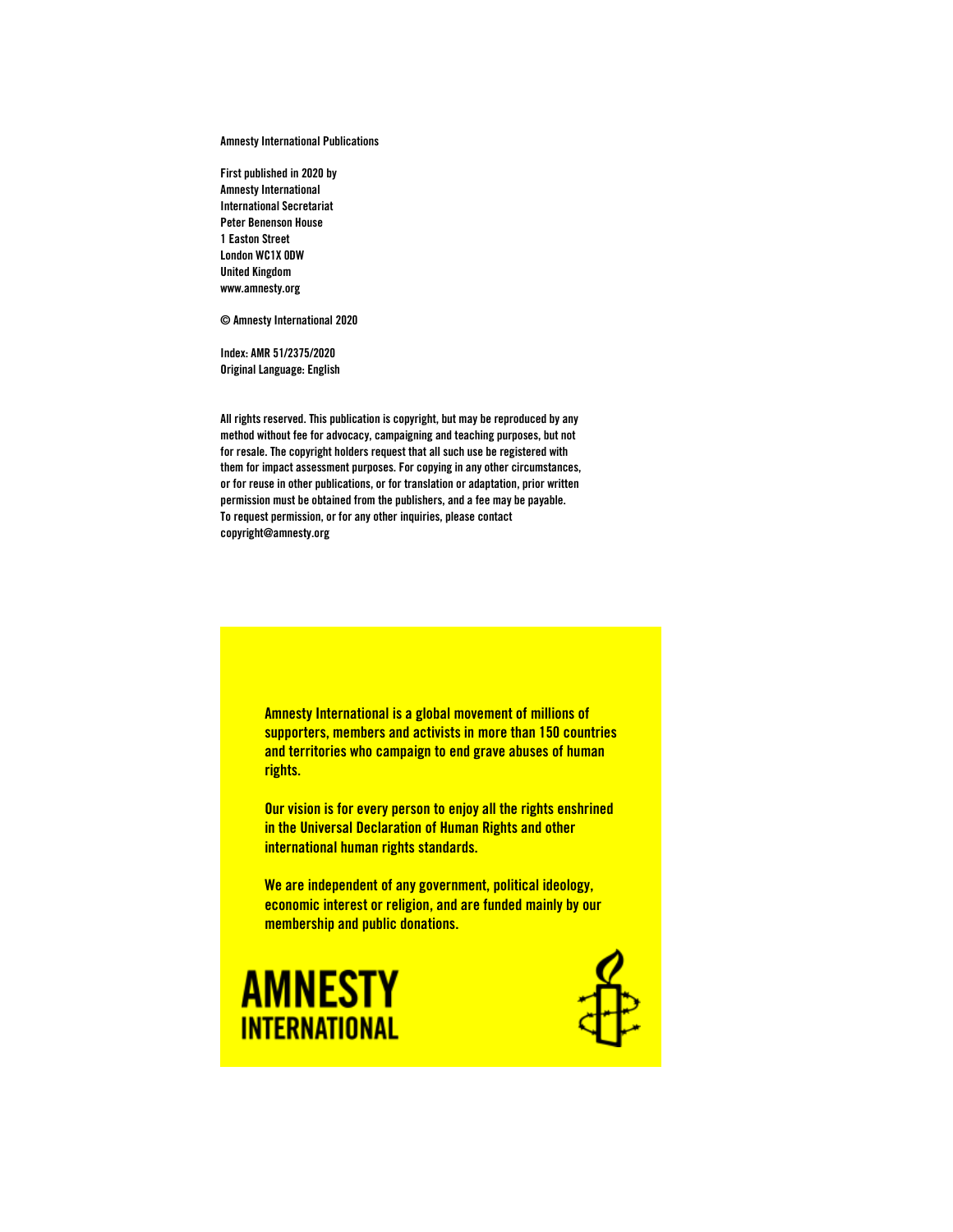# Amnesty International submission to the US Department of State Commission on Unalienable Rights

20 May 2020

#### Introduction

j

1. Amnesty International<sup>1</sup> is grateful for the opportunity to provide this written submission to the US Department of State's advisory Commission on Unalienable Rights ("Commission"), as the Commission formulates and finalizes its advisory report to the Secretary of State.

2. Per its mandate, the Commission "provides advice and recommendations on human rights to the Secretary of State, grounded in our nation's founding principles and the 1948 Universal Declaration of Human Rights."<sup>2</sup>

3. Representatives of Amnesty International attended all five of the monthly public meetings of the Commission, which were held exclusively from October 2019 to February 2020 (following which the Commission canceled its sixth and final public meeting, scheduled for March 2020).<sup>3</sup>

4. Numerous members of the US Congress,<sup>4</sup> faith leaders,<sup>5</sup> and representatives of a wide variety of nongovernmental organizations  $(NGOS),$ <sup>6</sup> among others, have raised grave

 $1$  Founded in 1961, Amnesty International is a global movement of millions of members and supporters, which regularly documents and advocates for the protection of human rights in over 150 countries. Amnesty International has national offices in 65 countries, including the United States.

<sup>2</sup> *See*, Charter for the Commission on Unalienable Rights (July 2019), available at: [https://www.state.gov/charter-for-the-commission-on-unalienable-rights/.](https://www.state.gov/charter-for-the-commission-on-unalienable-rights/)

<sup>&</sup>lt;sup>3</sup> The agenda and limited notes from each of those meetings are available on the website of the US Department of State at[: https://www.state.gov/commission-on-unalienable-rights.](https://www.state.gov/commission-on-unalienable-rights)

<sup>4</sup> *See*, Letter signed by five Senators, calling on Secretary of State Michael R. Pompeo to refrain from establishing the Commission (12 June 2019), available at: [https://www.foreign.senate.gov/press/ranking/release/menendez-leahy-durbin-shaheen-coons-raise-alarm](https://www.foreign.senate.gov/press/ranking/release/menendez-leahy-durbin-shaheen-coons-raise-alarm-over-trump-administrations-plans-to-redefine-human-rights-through-new-commission-)[over-trump-administrations-plans-to-redefine-human-rights-through-new-commission-.](https://www.foreign.senate.gov/press/ranking/release/menendez-leahy-durbin-shaheen-coons-raise-alarm-over-trump-administrations-plans-to-redefine-human-rights-through-new-commission-) *See* also, Letter signed by 22 Senators opposing the creation of the Commission (23 July 2019), available at: [https://www.foreign.senate.gov/press/ranking/release/menendez-leads-22-democratic-senators-in-letter](https://www.foreign.senate.gov/press/ranking/release/menendez-leads-22-democratic-senators-in-letter-opposing-state-department-commission-set-to-redefine-human-rights)[opposing-state-department-commission-set-to-redefine-human-rights.](https://www.foreign.senate.gov/press/ranking/release/menendez-leads-22-democratic-senators-in-letter-opposing-state-department-commission-set-to-redefine-human-rights) *See* also, Letter signed by 50 members of the US House of Representatives, opposing the establishment of the Commission (18 July 2019), available at: [https://foreignaffairs.house.gov/2019/7/50-house-democrats-demand-answers-on](https://foreignaffairs.house.gov/2019/7/50-house-democrats-demand-answers-on-pompeo-s-unalienable-rights-commission)[pompeo-s-unalienable-rights-commission.](https://foreignaffairs.house.gov/2019/7/50-house-democrats-demand-answers-on-pompeo-s-unalienable-rights-commission)

<sup>5</sup> *See*, American Jewish World Service statement and coalition letter, "Leading Jewish Global Human Rights Group Mobilizes More than 300 Jewish Clergy Members to Urge US State Department to Disband Commission on Unalienable Rights" (26 March 2020), available at: [https://ajws.org/press](https://ajws.org/press-releases/leading-jewish-global-human-rights-group-mobilizes-more-than-300-jewish-clergy-members-to-urge-u-s-state-department-to-disband-commission-on-unalienable-rights/)[releases/leading-jewish-global-human-rights-group-mobilizes-more-than-300-jewish-clergy-members-to](https://ajws.org/press-releases/leading-jewish-global-human-rights-group-mobilizes-more-than-300-jewish-clergy-members-to-urge-u-s-state-department-to-disband-commission-on-unalienable-rights/)[urge-u-s-state-department-to-disband-commission-on-unalienable-rights/.](https://ajws.org/press-releases/leading-jewish-global-human-rights-group-mobilizes-more-than-300-jewish-clergy-members-to-urge-u-s-state-department-to-disband-commission-on-unalienable-rights/) *See* also, "Interfaith Letter to Secretary Pompeo Regarding Commission on Unalienable Rights" (27 April 2020), submitted by 51 organizations and hundreds of faith leaders; available at[: https://srhrforall.org/download/interfaith-letter](https://srhrforall.org/download/interfaith-letter-to-secretary-pompeo-regarding-commission-on-unalienable-rights/?wpdmdl=2297&refresh=5ec3e8c9232291589897417)[to-secretary-pompeo-regarding-commission-on-unalienable](https://srhrforall.org/download/interfaith-letter-to-secretary-pompeo-regarding-commission-on-unalienable-rights/?wpdmdl=2297&refresh=5ec3e8c9232291589897417)[rights/?wpdmdl=2297&refresh=5ec3e8c9232291589897417.](https://srhrforall.org/download/interfaith-letter-to-secretary-pompeo-regarding-commission-on-unalienable-rights/?wpdmdl=2297&refresh=5ec3e8c9232291589897417) 

<sup>6</sup> *See*, Coalition letter to the Secretary of State regarding the establishment of the Commission on Unalienable Rights, signed by 178 NGOs (including Amnesty International USA) and over 250 individual experts and others (22 July 2019), available at[: https://www.humanrightsfirst.org/resource/coalition](https://www.humanrightsfirst.org/resource/coalition-letter-secretary-state-mike-pompeo-commission-unalienable-rights/)[letter-secretary-state-mike-pompeo-commission-unalienable-rights/.](https://www.humanrightsfirst.org/resource/coalition-letter-secretary-state-mike-pompeo-commission-unalienable-rights/)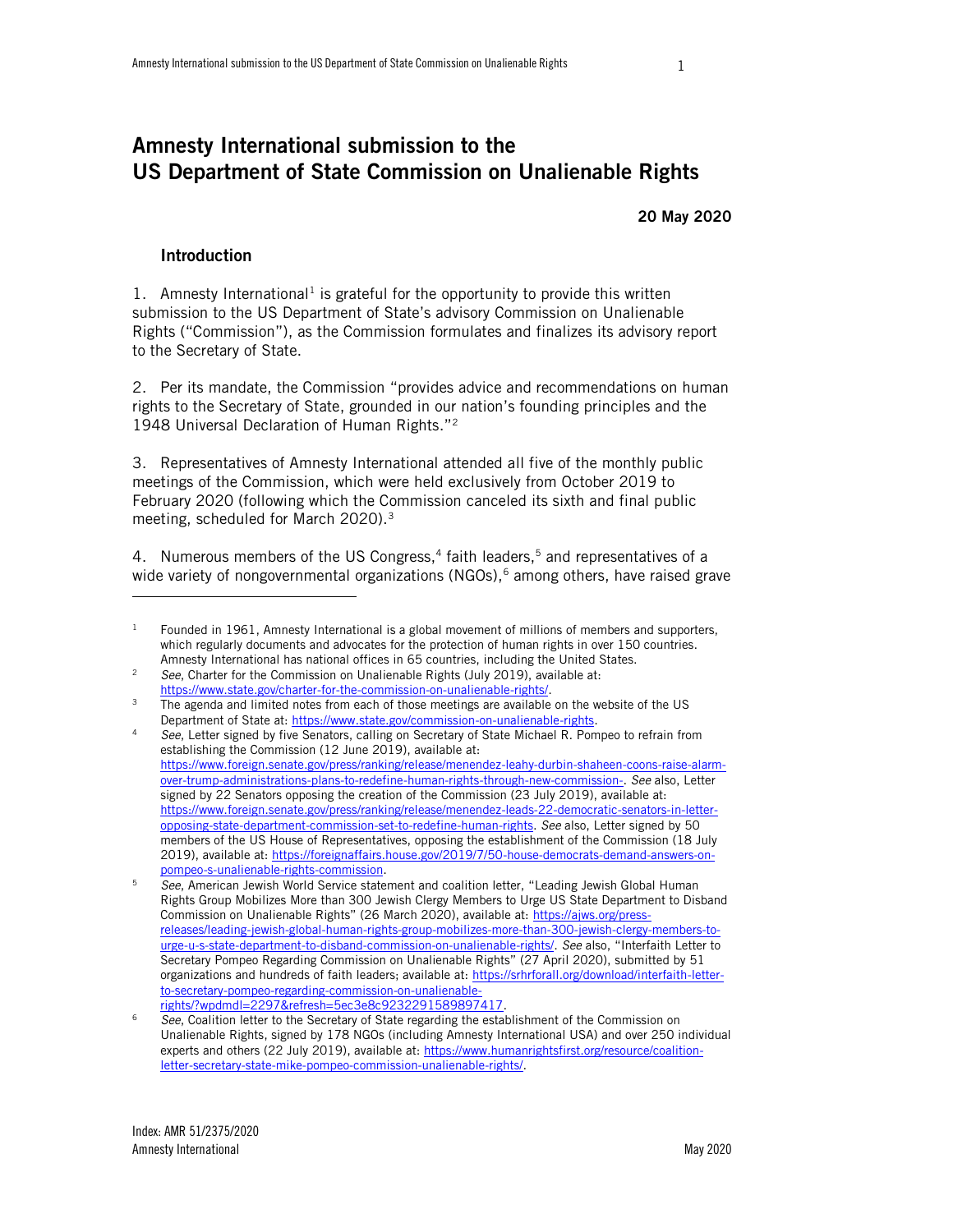-

and consistent concerns about the mandate, establishment, and procedures of this Commission.

5. Those concerns are also currently the focus of an administrative lawsuit under the Federal Advisory Committee Act (FACA).<sup>7</sup> Amnesty International is supportive of that lawsuit, having directly documented that the Commission has continuously been and remains in violation of FACA. In that regard, Amnesty International laments that the Department of State and this Commission have until now failed to collate and make publicly available all records required under  $FACA$ ,<sup>8</sup> which would have enhanced this and other organizations' ability to follow, understand, and participate in the Commission's deliberations.

6. Amnesty International has reviewed and agrees with the extensive substantive concerns and criticisms that human rights experts,<sup>9</sup> academic institutions, NGOs, and others have already presented in their written submissions to the Commission. Those criticisms have included, *inter alia*: apparent conflicts of the Commission's approach with principles of international human rights law;<sup>10</sup> and concerns that the Department of State is aiming to utilize the advice and recommendations of this Commission to discriminate against, and undermine human rights protections for, women and LGBTI people;<sup>11</sup> to narrow international protections for human rights;<sup>12</sup> and to promote a culturally relativist vision of human rights that could embolden some governments to do the same as they engage in wholesale human rights violations.<sup>13</sup>

7. Given that those aspects of the Commission's project are already thoroughly addressed in other organizations' inputs, Amnesty International has focused this submission on how the Department of State could more responsibly contribute to the United States' improved participation in the development of human rights law. This submission correspondingly outlines how increased cooperation of the United States

<sup>7</sup> *See*, Democracy Forward statement, "Human Rights Orgs Sue Sec. Pompeo for Unlawful Commission Designed to Redefine Human Rights, Undercut Universal Protections for Women, LGBTQI Individuals and Others" (6 March 2020), available at: [https://democracyforward.org/press/human-rights-orgs-sue](https://democracyforward.org/press/human-rights-orgs-sue-sec-pompeo)[sec-pompeo.](https://democracyforward.org/press/human-rights-orgs-sue-sec-pompeo) *See* also, Complaint, *R.F.K. Human Rights, CHANGE, Council for Global Equality, Global*  Justice Center v. Pompeo (6 March 2020), available at[: https://democracyforward.org/wp](https://democracyforward.org/wp-content/uploads/2020/03/Complaint-As-Filed.pdf)[content/uploads/2020/03/Complaint-As-Filed.pdf.](https://democracyforward.org/wp-content/uploads/2020/03/Complaint-As-Filed.pdf)

<sup>&</sup>lt;sup>8</sup> FACA requirements on recordkeeping are provided under 5 USC (FACA), Appendix, §10(b) and (c), available at: [https://www.govinfo.gov/content/pkg/USCODE-2012-title5/pdf/USCODE-2012-title5-app](https://www.govinfo.gov/content/pkg/USCODE-2012-title5/pdf/USCODE-2012-title5-app-federalad.pdf)[federalad.pdf.](https://www.govinfo.gov/content/pkg/USCODE-2012-title5/pdf/USCODE-2012-title5-app-federalad.pdf) *See* also, US National Archives, Frequently Asked Questions (FAQs), Federal Advisory Committee Records, General Records Schedule 6.2, Transmittal No. 26 (September 2016), available at: [https://www.archives.gov/files/records-mgmt/grs/grs06-2-faqs.pdf.](https://www.archives.gov/files/records-mgmt/grs/grs06-2-faqs.pdf)

<sup>9</sup> *See*, Submission from Professor Gerald L. Neuman to the Commission on Unalienable Rights (18 March 2020), available at[: https://hrp.law.harvard.edu/wp-content/uploads/2020/03/Submission-of-Prof.-](https://hrp.law.harvard.edu/wp-content/uploads/2020/03/Submission-of-Prof.-Gerald-Neuman03182020-1.pdf) [Gerald-Neuman03182020-1.pdf.](https://hrp.law.harvard.edu/wp-content/uploads/2020/03/Submission-of-Prof.-Gerald-Neuman03182020-1.pdf)

<sup>&</sup>lt;sup>10</sup> *See*, Duke International Human Rights Clinic, joint submission to Commission on Unalienable Rights (7 May 2020), available at: [https://web.law.duke.edu/news/duke-international-human-rights-clinic-makes](https://web.law.duke.edu/news/duke-international-human-rights-clinic-makes-joint-submission-pompeos-rights-commission/)[joint-submission-pompeos-rights-commission/.](https://web.law.duke.edu/news/duke-international-human-rights-clinic-makes-joint-submission-pompeos-rights-commission/)

<sup>11</sup> *See*, Human Rights Watch, statement and submission to the Commission on Unalienable Rights (5 May 2020), available at[: https://www.hrw.org/news/2020/05/05/us-state-department-should-affirm-rights-all.](https://www.hrw.org/news/2020/05/05/us-state-department-should-affirm-rights-all)

<sup>12</sup> *See*, Testimony and remarks to the Commission on Unalienable Rights by Freedom House President Michael J. Abramowitz, "US Leadership in the Reinforcement of Human Rights" (11 December 2019), available at: [https://freedomhouse.org/article/us-leadership-reinforcement-human-rights.](https://freedomhouse.org/article/us-leadership-reinforcement-human-rights)

<sup>13</sup> *See*, Human Rights First, "HRF Concern Regarding Commission on Unalienable Rights" (14 April 2020), available at[: https://www.humanrightsfirst.org/press-release/hrf-concern-regarding-commission](https://www.humanrightsfirst.org/press-release/hrf-concern-regarding-commission-unalienable-rights)[unalienable-rights.](https://www.humanrightsfirst.org/press-release/hrf-concern-regarding-commission-unalienable-rights)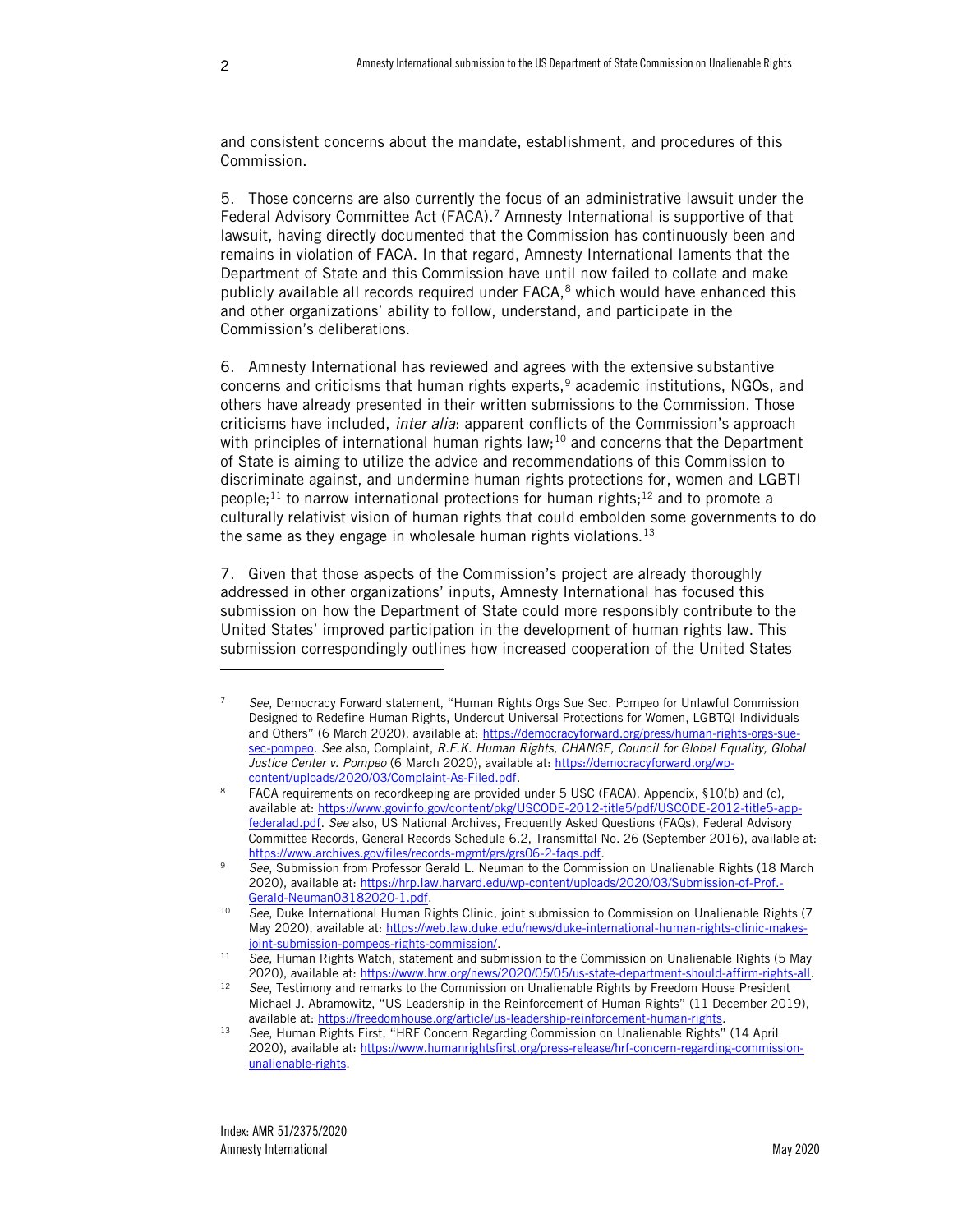broader global realization of human rights, in line with the UDHR, international law, and the obligations assumed by the United States thereunder.

8. For ease of reference, these topics are elaborated upon below under three headings that directly correspond to the three thematic subcommittees ("working groups") of the Commission on Unalienable Rights (as relayed to Amnesty International by the Department of State staffer to the Commission), namely:

- I. What does it mean for advice on human rights in US foreign policy to be grounded in America's founding principles?
- II. What does it mean for advice on human rights in US foreign policy to be grounded in the international principles to which the United States ascribed after World War Two?
- III. What role should human rights play in US foreign policy?

# I. What does it mean for advice on human rights in US foreign policy to be grounded in America's founding principles?

9. In May 2019 in the *Federal Register*, the US Department of State submitted the following as the "nature and purpose" of the Commission upon its establishment: "The Commission will provide fresh thinking about human rights discourse where such discourse has departed from our nation's founding principles of natural law and natural rights."<sup>14</sup>

10. A false and misleading presumption of the Commission's stated purpose is that post-World War Two international human rights law, and international discourse arising from it, are based on natural law and natural rights. The Secretary of State has also made this assertion in other public statements in relation to the Commission.

11. As the Department of State established the Commission on Unalienable Rights in July 2019 to determine which rights were "unalienable," the Secretary simultaneously announced at the Ministerial to Advance Religious Freedom, as a foregone conclusion, that freedom of religion or belief would be chief among those "unalienable rights" to be championed:

"The Trump Administration prioritizes the protection of the unalienable right of religious freedom. The Trump Administration champions the protection of unalienable rights like religious freedom, grounded in our nation's founding principles. Religious freedom is a universal human right, and key to the protection of other unalienable rights, including freedom of speech and assembly."<sup>15</sup>

ł

<sup>&</sup>lt;sup>14</sup> See, Notice by the US Department of State on 30 May 2019, establishing the Commission on Unalienable Rights, available at: [https://www.federalregister.gov/documents/2019/05/30/2019-](https://www.federalregister.gov/documents/2019/05/30/2019-11300/department-of-state-commission-on-unalienable-rights) [11300/department-of-state-commission-on-unalienable-rights.](https://www.federalregister.gov/documents/2019/05/30/2019-11300/department-of-state-commission-on-unalienable-rights)

<sup>15</sup> *See*, Opening Remarks by Secretary Pompeo, 2019 Ministerial to Advance Religious Freedom (16 July 2019), available at: [https://www.state.gov/2019-ministerial-to-advance-religious-freedom/.](https://www.state.gov/2019-ministerial-to-advance-religious-freedom/)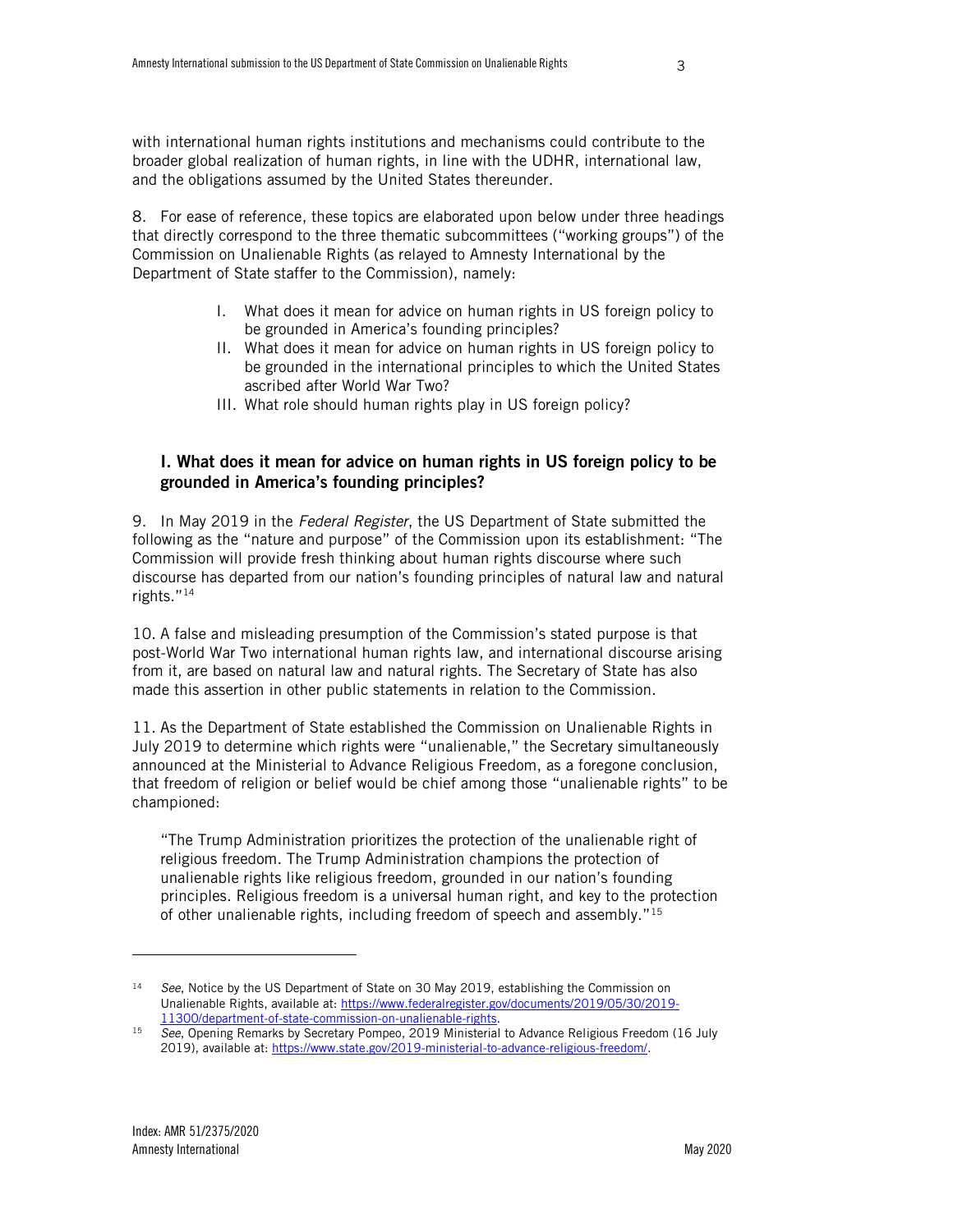12. The day before the first meeting of the Commission in October 2019, the Secretary of State publicly asserted that the Commission's forthcoming advisory report is intended "to take and reground the rights that we talk about in the traditions of America," to "be a true marker for the world to talk about human rights in the right way," and that human rights discourse should be "consistent with the American tradition."<sup>16</sup>

13. In the Commission's first meeting in October 2019, its executive secretary Mr. Peter Berkowitz,<sup>17</sup> who also serves as chair of its subcommittee on "America's founding principles," asked the first invited speaker whether "unalienable rights" and "human rights" share the same meaning.

14. The invited speaker, Prof. Michael W. McConnell,  $^{18}$  responded: "As to the first question of whether unalienable rights are simply an 18th-century vocabulary for the same thing you mean as human rights, I am probably the wrong person to ask. I am not a scholar of modern international human rights law. I'm actually skeptical of much of it." He continued: "an unalienable right […] is not a legal or constitutional concept. This is a political theory concept that has to do with the formation of constitutions, rather than the interpretation of constitutions by judges. […] Unfortunately, 'unalienable rights' is not a term that had a single meaning at the time of the founding."<sup>19</sup>

15. Despite the Commission on Unalienable Rights having selected a human rights skeptic to unpack what "unalienable rights" means, the invited speaker made clear that so-called "unalienable rights" did not have a monolithic meaning even at the time of the founding of the United States. This underscores another reason that the non-legal concept of "unalienable rights" cannot serve as a premise to restrict the scope of international human rights law, in accordance with some individuals' views on natural rights at the time of the founding of the United States, nearly 250 years ago.

## II. What does it mean for advice on human rights in US foreign policy to be grounded in the international principles to which the United States ascribed after World War Two?

16. In June 2018, the US Secretary of State said in his rationale for the United States' abandoning of its seat on the UN Human Rights Council: "The Trump administration is committed to protecting and promoting the God-given dignity and freedom of every human being. Every individual has rights that are inherent and inviolable. They are given by God, and not by government. Because of that, no government must take them away."<sup>20</sup>

<span id="page-5-0"></span><sup>16</sup> *See*, Speech of the Secretary of State, "Trump Administration Diplomacy: The Untold Story" (22 October 2019), available at: [https://www.state.gov/trump-administration-diplomacy-the-untold-story/.](https://www.state.gov/trump-administration-diplomacy-the-untold-story/)

<sup>&</sup>lt;sup>17</sup> Mr. Berkowitz is also a fellow at the Hoover Institution, who is currently serving as director of the Department of State's Policy Planning Staff in the office of the Secretary.

<sup>18</sup> Prof. McConnell is a professor of law at Stanford University, a former federal appellate court judge, and a senior fellow at the Hoover Institution.

<sup>&</sup>lt;sup>19</sup> Remarks of Prof. McConnell, at the first meeting of the Commission on Unalienable Rights (23 October 2019).

<sup>20</sup> *See*, US Department of State, "Remarks by Mike Pompeo, Secretary of State and Nikki Haley, US Permanent Representative to the United Nations" (19 June 2018), available at: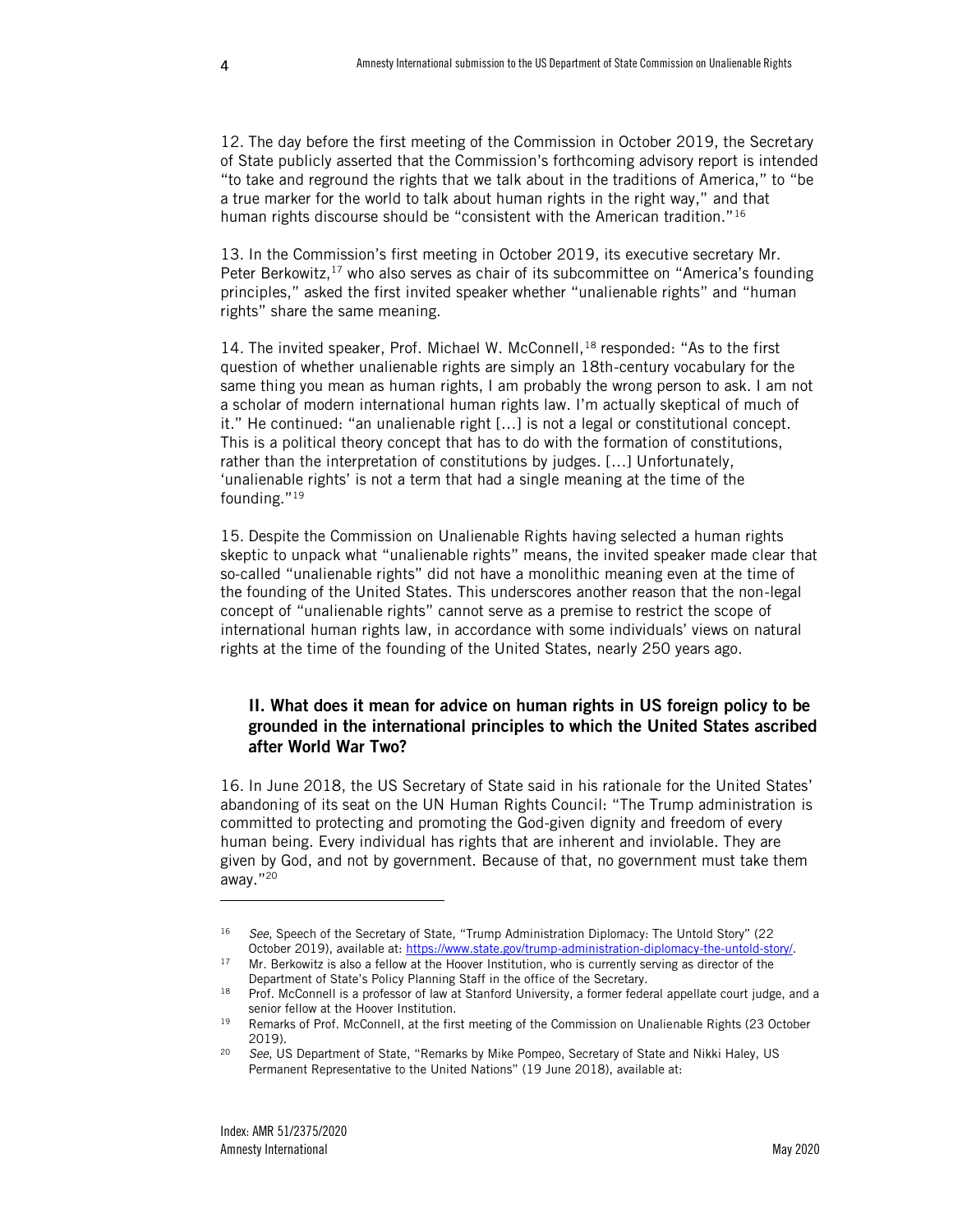17. In an April 2020 conference call with conservative pastors, hosted by the Family Research Council's Tony Perkins,<sup>21</sup> the Secretary of State specifically complained that the US Department of State has previously promoted human rights "that we all know as Christian believers aren't part of the inherent dignity of a human being." $22$  He cited this as his basis for establishing the Commission on Unalienable Rights, in order to subordinate international human rights law to a specific Judeo-Christian religious tradition:

"And so, I set about creating a group that would study this, review this, and with the mission set to say, what are those unalienable rights? What are the set of Godgiven rights that every human being possesses by nature of their humanness? So, by middle of May or first of June, we will have that report come back. And I think it will return America's understanding of human rights—at least at the State Department, I hope more broadly—back to the fundamental moorings of the Judeo-Christian tradition on which this country was founded, to take this idea of rights and human rights back to the foundational ideas that have made this civilization, this country here, so unique and so special. I'm really looking forward to having that report complete and then sharing that with my team and with the world."<sup>23</sup>

18. Regardless of the peculiar history of the United States – and the religious or other beliefs of its founders – the drafters of the Universal Declaration on Human Rights (UDHR) decidedly chose *not* to root the international recognition of human rights, and the concept of human dignity, in any religion. $24$  Instead, they deliberately excluded references to religious principles as the source of the "inherent dignity and of the equal and inalienable rights of all members of the human family"<sup>25</sup> at the opening of the preamble of the UDHR, and later reaffirmed that all the rights recognized in the UDHR are "inalienable."<sup>26</sup>

19. Moreover, the United States and other governments recognized in their adoption of the UDHR that, regardless of the origins of human rights, "human rights should be

[https://geneva.usmission.gov/2018/06/21/remarks-on-the-un-human-rights-council/.](https://geneva.usmission.gov/2018/06/21/remarks-on-the-un-human-rights-council/)

<sup>&</sup>lt;sup>21</sup> Mr. Perkins serves as chair of the US Commission on International Religious Freedom: [https://www.uscirf.gov/about-uscirf/tony-perkins-chair.](https://www.uscirf.gov/about-uscirf/tony-perkins-chair) He is also the longstanding president of the Family Research Council, which the Southern Poverty Law Center has designated as an anti-LGBT hate group[: https://www.splcenter.org/fighting-hate/extremist-files/individual/tony-perkins.](https://www.splcenter.org/fighting-hate/extremist-files/individual/tony-perkins) 

<sup>22</sup> *See*, Peter Montgomery, "Mike Pompeo Says Unalienable Rights Commission Will Return Human Rights Policy to 'Judeo-Christian Tradition on Which this Country Was Founded'" (13 April 2020), available at: [https://www.rightwingwatch.org/post/mike-pompeo-says-unalienable-rights-commission-will-return](https://www.rightwingwatch.org/post/mike-pompeo-says-unalienable-rights-commission-will-return-human-rights-policy-to-judeo-christian-tradition-on-which-this-country-was-founded/)[human-rights-policy-to-judeo-christian-tradition-on-which-this-country-was-founded/.](https://www.rightwingwatch.org/post/mike-pompeo-says-unalienable-rights-commission-will-return-human-rights-policy-to-judeo-christian-tradition-on-which-this-country-was-founded/)

 $rac{23}{24}$  Ibid.

<sup>24</sup> *See*, Johannes Morsink, *The Universal Declaration of Human Rights: Origins, Drafting, and Intent* (University of Pennsylvania Press, 1999/2010), Chapter 8, "Article 1, the Preamble, and the Enlightenment," at pp. 281–328.

<sup>&</sup>lt;sup>25</sup> Universal Declaration of Human Rights, adopted 10 December 1948; available at: [https://www.ohchr.org/en/udhr/documents/udhr\\_translations/eng.pdf.](https://www.ohchr.org/en/udhr/documents/udhr_translations/eng.pdf)

In the Proclamation of Tehran, adopted by the United Nations International Conference on Human Rights in 1968, the United States and other countries reaffirmed as inalienable all the rights they had recognized in the UDHR, which "states a common understanding of the peoples of the world concerning the inalienable and inviolable rights of all members of the human family and constitutes an obligation for the members of the international community." *See*, Final Act of the International Conference on Human Rights (Tehran, 22 April to 13 May 1968), para. 2 (at p. 4). Available at: [https://legal.un.org/avl/pdf/ha/fatchr/Final\\_Act\\_of\\_TehranConf.pdf.](https://legal.un.org/avl/pdf/ha/fatchr/Final_Act_of_TehranConf.pdf)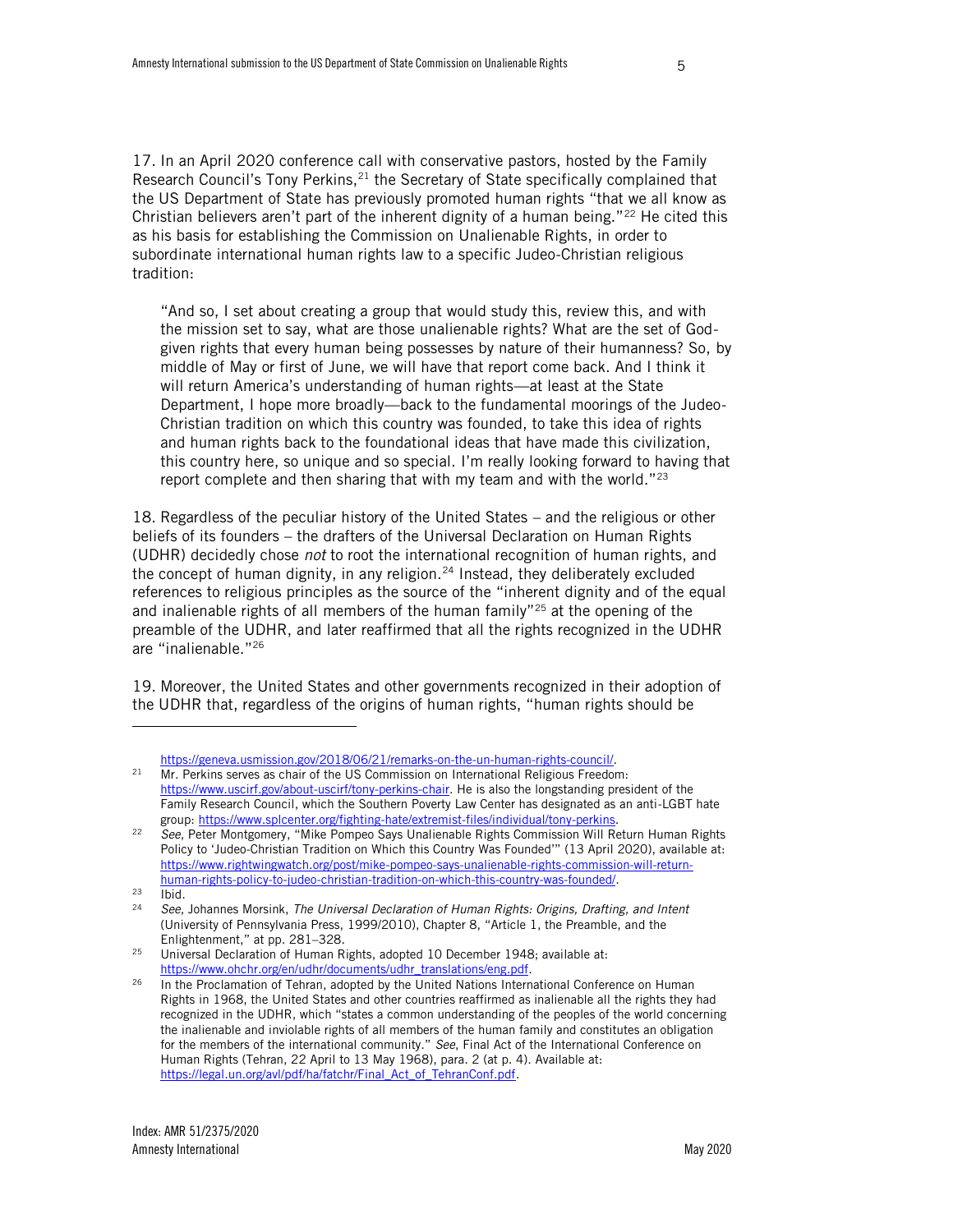protected by the rule of law."<sup>27</sup> In keeping with that spirit, by ratifying international human rights treaties, governments guarantee that they will adopt legal protections for human rights provided by those treaties to which they are party. The US government has itself stated this recognition as a basis for its failure to adopt the majority of international human rights treaties since World War Two, not wanting to be legally bound to respect and ensure all human rights recognized in the UDHR, which authorities claimed could come into conflict with US laws.<sup>28</sup>

20. That aside, both the UDHR and the International Covenant on Civil and Political Rights (ICCPR) – the latter of which the United States has ratified and agreed to be bound by – provide that the freedom of religion or belief does *not* permit the invocation of that human right as a basis for the denial of other human rights provided by the UDHR or ICCPR, particularly when such a denial of human rights is based on any form of discrimination against a social group, which both instruments prohibit as a matter of principle.<sup>29</sup>

21. Contrary to those standards under international law,<sup>30</sup> the Secretary of State has consistently supported the prioritization of freedom of religion or belief over all other rights with which it may come into conflict. $31$ 

22. In February 2020, the Department of State promulgated a "Declaration of Principles for the International Religious Freedom Alliance,"<sup>32</sup> a coalition of countries the US government has assembled to advance its vision of religious freedom. The Declaration cited among its legal underpinnings the UDHR, the ICCPR, and the EU Guidelines on Freedom of Religion or Belief. Notably, the EU Guidelines accurately reflect international consensus on the scope and content of religious freedom – including the scope of permitted restrictions on its manifestation to protect the rights of others, providing:

 $\frac{27}{28}$  Ibid.

<sup>28</sup> For examples, *see* e.g., Mark Kirk, "Should the United States ratify the American Convention on Human Rights?" (San José: *Revista IIDH*, Vol. 14; 1991), at pp. 65-89. Available at: http://www.juridicas.unam.mx/publica/librev/rev/iidh/cont/14/dtr/dtr4.pdf.

<sup>29</sup> *See*, Articles 2.1, 5, and 18.3 of the ICCPR; and Articles 7 and 30 of the UDHR. *See* also, Report of the United Nations Special Rapporteur on Freedom of Religion or Belief, Dr. Ahmed Shaheed, UN Doc. A/HRC/43/48 (27 February 2020), at paras. 60 to 67. Available at: [https://www.ohchr.org/EN/Issues/FreedomReligion/Pages/Annual.aspx.](https://www.ohchr.org/EN/Issues/FreedomReligion/Pages/Annual.aspx)

 $30$  Ibid.<br> $31$  The S

The Secretary has frequently referred to freedom of religion or belief as the most important human right, reigning over all others, calling it interchangeably: the "most fundamental of human rights" [\(https://www.state.gov/secretary-michael-r-pompeo-with-tony-perkins-of-washington-watch-with-tony](https://www.state.gov/secretary-michael-r-pompeo-with-tony-perkins-of-washington-watch-with-tony-perkins-2/)[perkins-2/](https://www.state.gov/secretary-michael-r-pompeo-with-tony-perkins-of-washington-watch-with-tony-perkins-2/)); "the most fundamental of unalienable rights" [\(https://twitter.com/SecPompeo/status/1188441054611197952](https://twitter.com/SecPompeo/status/1188441054611197952)); "our most foundational and cherished of unalienable rights" ([https://twitter.com/SecPompeo/status/1182740389788303365\)](https://twitter.com/SecPompeo/status/1182740389788303365); and "this first freedom, this important and unalienable right" ([https://www.state.gov/secretary-michael-r](https://www.state.gov/secretary-michael-r-pompeo-at-the-united-nations-event-on-religious-freedom)[pompeo-at-the-united-nations-event-on-religious-freedom\)](https://www.state.gov/secretary-michael-r-pompeo-at-the-united-nations-event-on-religious-freedom).

<sup>32</sup> *See*, Department of State, "Declaration of Principles for the International Religious Freedom Alliance" (5 February 2020), available at: [https://www.state.gov/declaration-of-principles-for-the-international](https://www.state.gov/declaration-of-principles-for-the-international-religious-freedom-alliance/)[religious-freedom-alliance/.](https://www.state.gov/declaration-of-principles-for-the-international-religious-freedom-alliance/)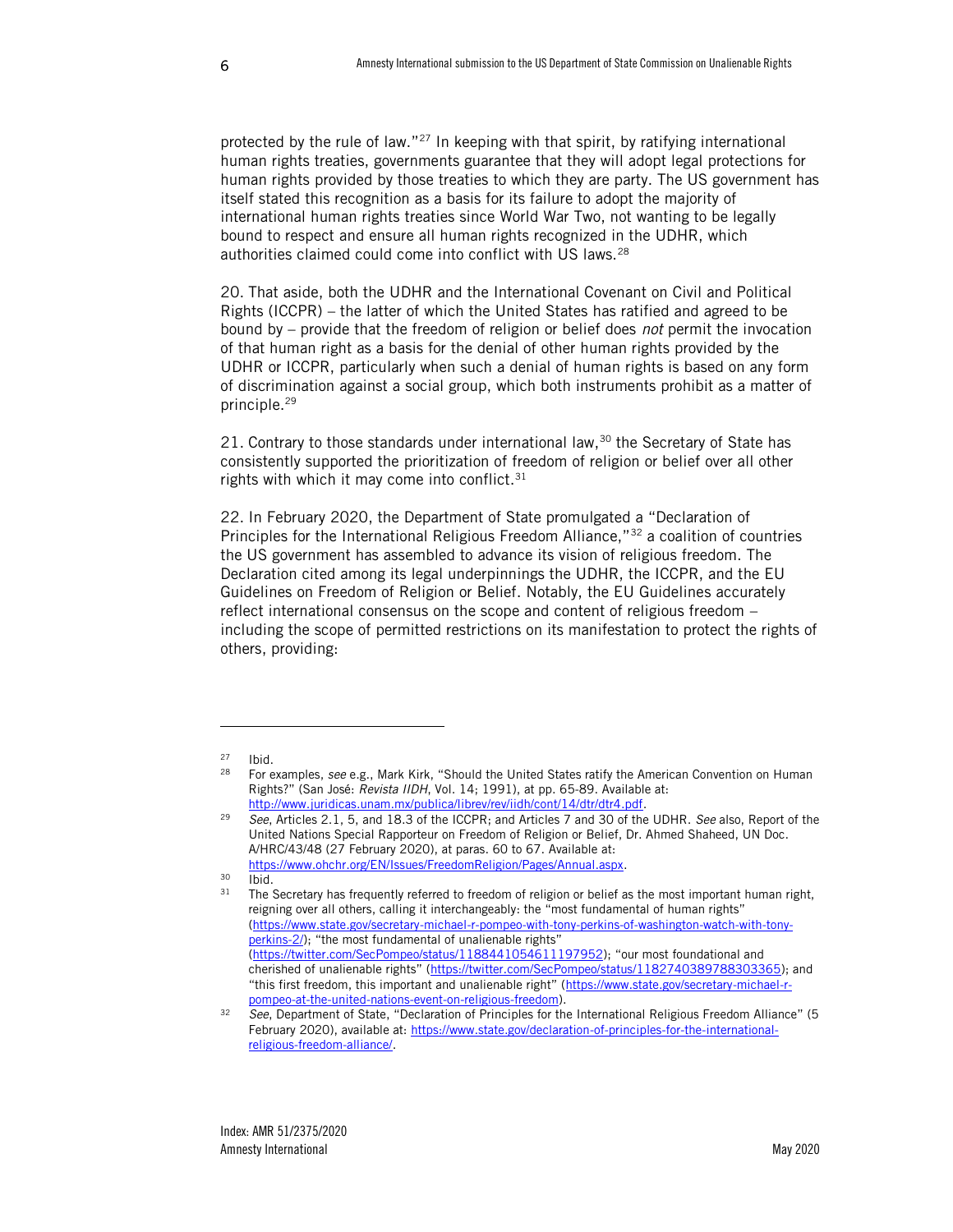"As opposed to the freedom to have a religion, to hold a belief or not to believe, the freedom to manifest one's religion or belief may be subject to limitations, but 'only to such limitations as are prescribed by law and are necessary to protect public safety, order, health or morals or the fundamental rights and freedoms of others.' […] Certain practices associated with the manifestation of a religion or belief, or perceived as such, may constitute violations of international human rights standards. The right to freedom of religion or belief is sometimes invoked to justify such violations. […] Violations often affect women, members of religious minorities, as well as persons on the basis of their sexual orientation or gender identity." $33$ 

<span id="page-8-1"></span>23. The Secretary of State's stated effort to redefine international human rights obligations based on US law and history – including through the work of the Commission on Unalienable Rights – also runs counter to the Vienna Convention on the Law of Treaties (VCLT), which the US government has signed, and most of which constitutes customary international law binding on the United States.<sup>34</sup> In particular, Article 27 of the VCLT ("Internal Law and Observance of Treaties") provides: "A party may not invoke the provisions of its internal law as justification for its failure to perform a treaty."<sup>35</sup>

24. The customary rules of treaty interpretation codified in the Vienna Convention on the Law of Treaties provide a more responsible route by which the US could engage UN human rights machinery in relation to any interpretations of human rights that the administration wishes to challenge.<sup>36</sup>

<span id="page-8-0"></span>25. The Commission on Unalienable Rights should not resurrect the troubling US history of seeking to undermine the standards and development of international human rights law, in order to deny internationally recognized human rights to some rightsholders based on discriminatory motives.<sup>37</sup>

<sup>33</sup> *See*, European Union (EU), "EU Guidelines on the promotion and protection of freedom of religion or belief" (24 June 2013), at paras. 13 to 27. Available at: [https://www.consilium.europa.eu/uedocs/cms\\_data/docs/pressdata/EN/foraff/137585.pdf.](https://www.consilium.europa.eu/uedocs/cms_data/docs/pressdata/EN/foraff/137585.pdf) The European Parliament reaffirmed those standards in its Resolution of 15 January 2019 on the EU Guidelines and the mandate of the EU Special Envoy on the promotion of freedom of religion or belief outside the EU (2018/2155(INI)), available at[: https://www.europarl.europa.eu/doceo/document/TA-8-2019-](https://www.europarl.europa.eu/doceo/document/TA-8-2019-0013_EN.html) [0013\\_EN.html.](https://www.europarl.europa.eu/doceo/document/TA-8-2019-0013_EN.html)

<sup>34</sup> *See*, International Law Institute, *Digest of United States Practice in International Law* (2001), at p. 131. Available at[: https://2009-2017.state.gov/documents/organization/139600.pdf.](https://2009-2017.state.gov/documents/organization/139600.pdf)

<sup>35</sup> *See*, Vienna Convention on the Law of Treaties, 1155 UNTS 331 (23 May 1969), at Article 27. Available at[: https://treaties.un.org/doc/publication/unts/volume 1155/volume-1155-i-18232](https://treaties.un.org/doc/publication/unts/volume%201155/volume-1155-i-18232-english.pdf) [english.pdf.](https://treaties.un.org/doc/publication/unts/volume%201155/volume-1155-i-18232-english.pdf)

<sup>&</sup>lt;sup>36</sup> Ibid, at Articles 31 and 32.

Out of fear that the UDHR would facilitate civil rights claims by African Americans subjected to racial segregation, following the UDHR's adoption in 1948, Senator John W. Bricker fought from 1951 to 1954 to amend the US Constitution to make all treaties "non-self-executing," stating: "My purpose in offering this resolution is to bury the so called Covenant on Human Rights so deep that no one holding high public office will ever dare to attempt its resurrection." (*See*, The American Law Institute, *Restatement (Third) of the Foreign Relations Law of the United States, §111* (1987).) President Eisenhower felt that the proposed amendment violated his foreign policy-making powers, and in an attempt to defeat it, his administration promised the United States would not sign any international covenants or conventions on human rights. The Bricker amendment then failed in the Senate in 1954 by a single vote, yet no US presidents signed any of the core UN human rights treaties until President Carter. (*See* also, Carol Anderson, *Eyes Off the Prize: The United Nations and the African American Struggle for Human Rights, 1944–1955* (Cambridge University Press, 2003).)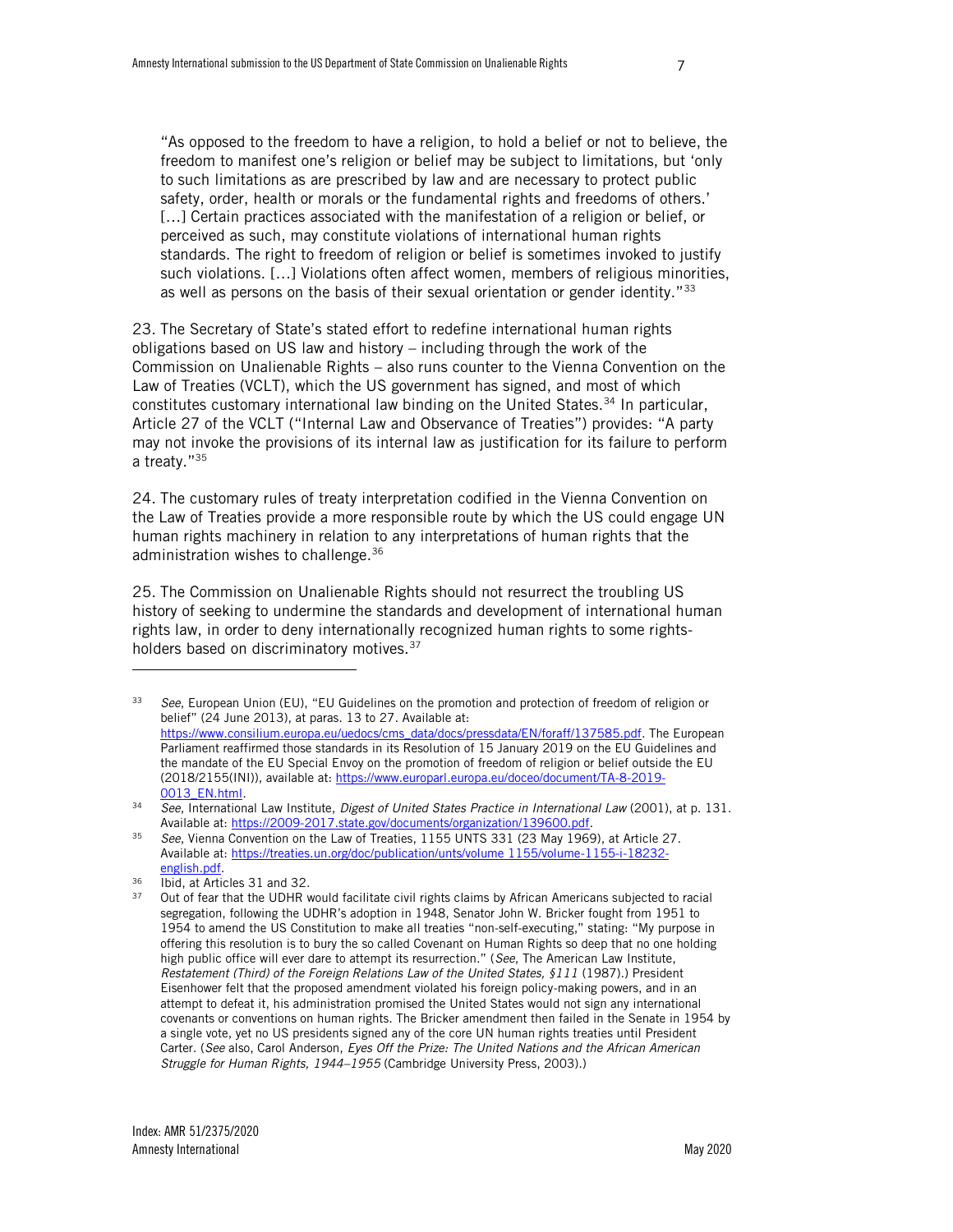26. The Secretary of State and some members of the Commission on Unalienable Rights have decried a so-called "lack of clarity" in the definition of human rights, which the Commission is supposedly tasked to resolve on its own.<sup>38</sup>

27. Yet the sources of international law, $39$  and the rules for the interpretation of human rights treaties,<sup>40</sup> are well known and clear. So are the authority and competence of UN human rights treaty bodies to comment on the obligations under treaties, of which they are mandated to monitor the performance by UN Member States.<sup>41</sup> Clear also is the persuasive but non-binding nature of the findings and recommendations of Special Procedures of the UN Human Rights Council, and that their communications and thematic studies are primarily intended to promote potential remedies when human rights are in peril.<sup>42</sup>

28. The United States and other governments are directly involved in the selection and election of the independent experts on UN human rights treaty bodies and Special Procedure mandate holders of the UN Human Rights Council. Indeed, the Department of State is currently putting forward an academic nominee to sit on the UN Human Rights Committee. The nomination of such an academic is one legitimate avenue for the US government to participate in the development of soft law on human rights, without seeking to undermine human rights institutions or to abandon the binding obligations that past US government administrations have joined the international community in recognizing.

29. During the Commission's fourth public meeting, the chair of its subcommittee on the post-World War Two human rights framework, Prof. Paolo Carozza,<sup>43</sup> acknowledged exactly the aforementioned procedure for challenging supposedly expansionist

See, e.g., Secretary Pompeo, tweet with photo alongside members of the Commission on the occasion of its first meeting (23 October 2019), available at:

[https://twitter.com/SecPompeo/status/1187120876451454976.](https://twitter.com/SecPompeo/status/1187120876451454976)

<sup>39</sup> *See*, e.g., Article 38.1 of the Statute of the International Court of Justice (ICJ), available at: <https://www.icj-cij.org/en/statute>. Article 38.1 of the Statute provides: "The Court, whose function is to decide in accordance with international law such disputes as are submitted to it, shall apply: (a) international conventions, whether general or particular, establishing rules expressly recognized by the contesting states; (b) international custom, as evidence of a general practice accepted as law; (c) the general principles of law recognized by civilized nations; (d) subject to the provisions of Article 59, judicial decisions and the teachings of the most highly qualified publicists of the various nations, as subsidiary means for the determination of rules of law.

<sup>40</sup> *See*, above at n. [36.](#page-8-0)<br>41 **See OHCHR** "Hum

<sup>41</sup> *See*, OHCHR, "Human rights treaty bodies" (Monitoring the core international human rights treaties), available at: [https://www.ohchr.org/EN/HRBodies/Pages/Overview.aspx.](https://www.ohchr.org/EN/HRBodies/Pages/Overview.aspx) *See* also, Geir Ulfstein, "Law-Making by Human Rights Treaty Bodies," in *International Law-making: Essays in Honour of Jan Klabbers*, edited by Rain Liivoja and Jarna Petman (Routledge, 2014, pp. 249-259), available at: [https://www.duo.uio.no/bitstream/handle/10852/43310/4/Law](https://www.duo.uio.no/bitstream/handle/10852/43310/4/Law-making%2Bby%2BHuman%2BRights%2BTreaty%2BBodies.pdf)[making%2Bby%2BHuman%2BRights%2BTreaty%2BBodies.pdf.](https://www.duo.uio.no/bitstream/handle/10852/43310/4/Law-making%2Bby%2BHuman%2BRights%2BTreaty%2BBodies.pdf)

<sup>42</sup> *See*, OHCHR, "Special Procedures of the Human Rights Council" (Introduction), available at: [https://www.ohchr.org/EN/HRBodies/SP/Pages/Introduction.aspx.](https://www.ohchr.org/EN/HRBodies/SP/Pages/Introduction.aspx) *See* also, Office of the UN High Commissioner for Human Rights (OHCHR), Manual of Operations of the Special Procedures of the Human Rights Council (August 2008), e.g. at paras. 30 and 106, available at: [https://www.ohchr.org/Documents/HRBodies/SP/Manual\\_Operations2008.pdf.](https://www.ohchr.org/Documents/HRBodies/SP/Manual_Operations2008.pdf)

Mr. Carozza is a professor of law and political science at the University of Notre Dame Law School, who is currently serving as the US member on the Venice Commission, and was previously a member and president of the Inter-American Commission on Human Rights.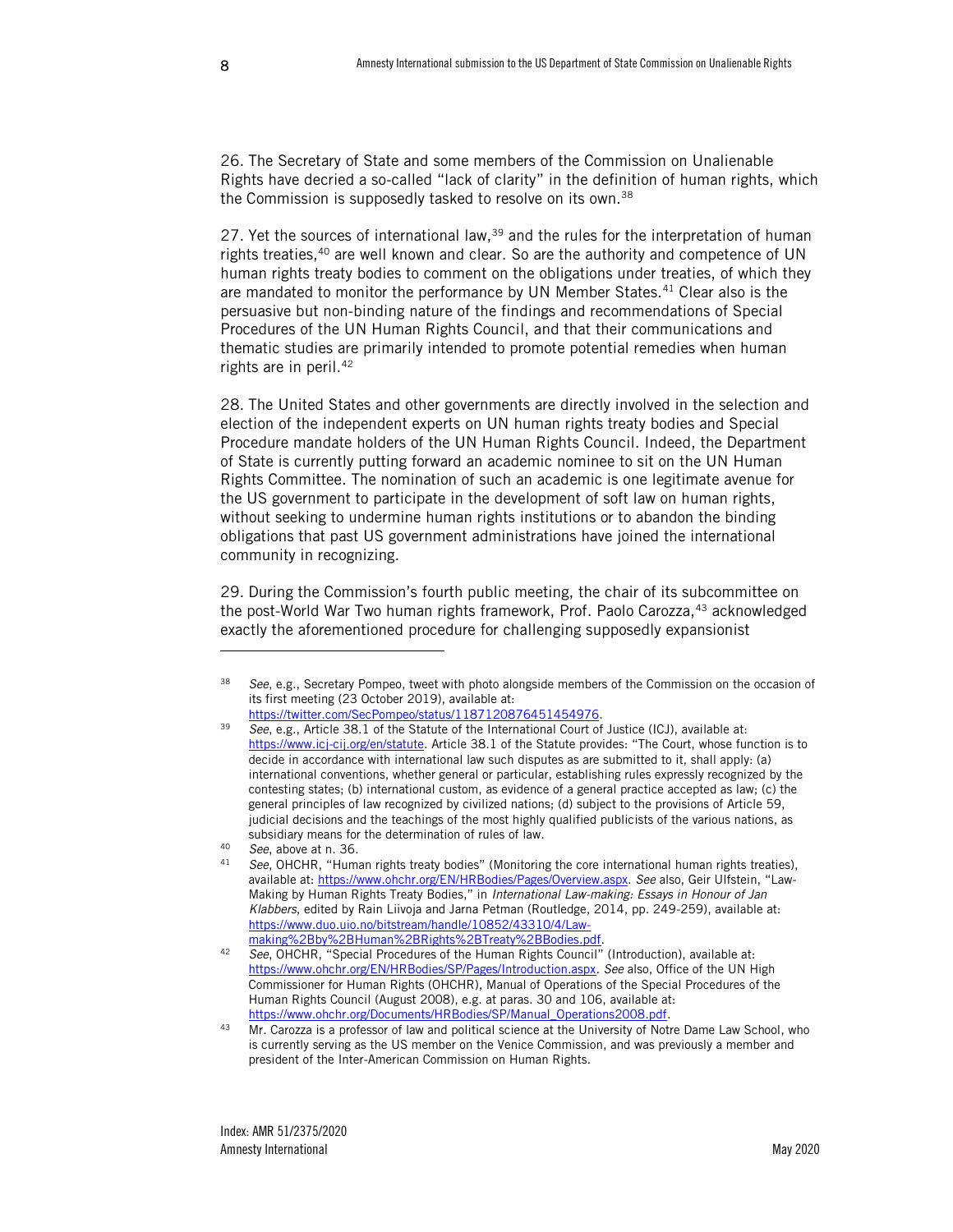interpretations of binding human rights obligations. Specifically, in opposition to arguments put forward by Mr. Kenneth Roth<sup>44</sup> for a positive-law approach to the development of human rights law during his spoken remarks before the Commission in January 2020,<sup>45</sup> Prof. Carozza observed:

"In the practice and politics of diplomacy of human rights, there are for a fact many assertions of rights that happen that are not grounded in the treaties, that are not grounded in positive law – resolutions that are introduced routinely to recognize new rights or to create new rapporteurships in the Special Procedures, that *the US Government routinely opposes, for better or for worse,* because they are creating new rights. In particular, *the US has had a consistent practice across administrations both Democratic and Republican*, of opposing collective rights, for example, as opposed to individual rights, and regarding them as outside of the scope of the existing positive law human rights. […] *There's always going to be an interpretative boundary of contestation about what counts, what is sufficiently linked to existing principles and what isn't.*" <sup>46</sup> (*Emphasis* added.)

30. In the next (fifth) and last public meeting of the Commission on Unalienable Rights, held in February 2020, a representative of Amnesty International asked the Commission members why they had not otherwise discussed those and other legitimate lawful avenues for participation in the development of international human rights law, by which the US government can robustly advance its vision of the scope and content of its binding obligations.

31. Additionally, Amnesty International asked the Commission members why they had not sought to invite to their public or private meetings any expert from a UN treaty body, a Special Procedure mandate holder, or a representative of the UN human rights agency (OHCHR) – in order to clarify concerns the Commission may have about supposedly expansive interpretations of international human rights ("new rights"), since this had been such a central and recurring thematic concern of the Commission.

32. None of the members of the Commission was willing to provide a substantive answer to either query by Amnesty International. The chair of the Commission simply deflected that the Commission was unable to invite all speakers from whom it might want to hear.

#### III. What role should human rights play in US foreign policy?

33. Marking the 30th anniversary of the UDHR in 1978, President Jimmy Carter stated: "Human rights is the soul of our foreign policy, because human rights is the soul of our sense of nationhood."<sup>47</sup>

<sup>&</sup>lt;sup>44</sup> Mr. Roth is the executive director of Human Rights Watch.<br><sup>45</sup> See Kenneth Roth, "Prenared Testimony to Commission of

<sup>45</sup> *See*, Kenneth Roth, "Prepared Testimony to Commission on 'Unalienable' Rights" (10 January 2020), available at[: https://www.hrw.org/news/2020/01/10/prepared-testimony-commission-unalienable-rights.](https://www.hrw.org/news/2020/01/10/prepared-testimony-commission-unalienable-rights)

<sup>46</sup> Remarks of Mr. Carozza, at the fourth meeting of the Commission on Unalienable Rights (10 January 2020).

<sup>47</sup> *See*, Department of State, Remarks by President Carter on the Universal Declaration of Human Rights (6 December 1978), available at: [https://history.state.gov/historicaldocuments/frus1977-80v01/d101.](https://history.state.gov/historicaldocuments/frus1977-80v01/d101)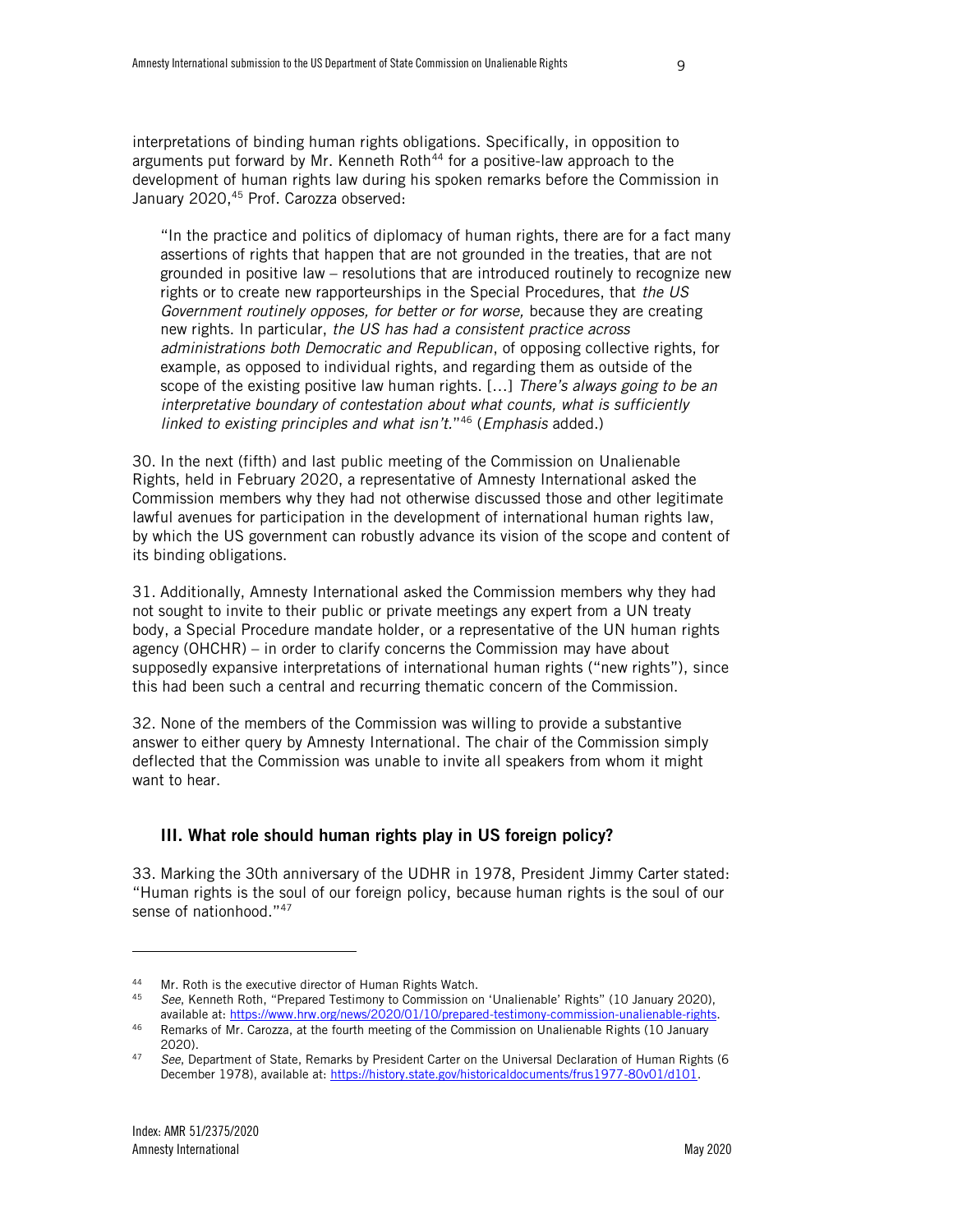34. Upon transmission of four human rights treaties to the Senate in 1978, however, President Carter cautioned: "Our failure to become a party increasingly reflects upon our attainments, and prejudices United States participation in the development of the international law of human rights."<sup>48</sup>

35. Under President George H. W. Bush, the Department of State advocated for the Senate to start ratifying one major human rights treaty per year.<sup>49</sup> That goal imagined an ambitious overhaul of human rights rhetoric to better lead the democratic world by example during and after the collapse of the Soviet Union.

36. The Commission on Unalienable Rights should take this opportunity to recommend that the Department of State renew its dedication to and participation in the development of international human rights law, including by encouraging the US government to take on new human rights treaty commitments, and by contributing positively to the drafting process of potential new instruments.<sup>50</sup>

37. In its first submission to the UN Human Rights Council under the Universal Periodic Review (UPR) process in 2009, the United States recognized that participation in the Council's peer-review system allows the government not only to lead by example and "encourage others to strengthen their commitments to human rights," but also to address domestic human rights shortcomings.<sup>51</sup>

38. In 2015, during the last UPR of the United States by the Human Rights Council, the US government committed to engage Special Procedure mandate holders and UN treaty bodies in a constructive fashion on US implementation of its human rights obligations.<sup>52</sup> Since 2017, however, the United States has moved in the opposite direction. Most dramatically, the Department of State announced its withdrawal from the UN Human Rights Council in June 2018.<sup>53</sup>

39. The US government has also not responded to numerous communications from UN Special Procedure mandate holders, and it has failed to accept their requests for

<sup>48</sup> *See*, President Carter, "Human Rights Treaties, Message to the Senate" (23 February 1978), available at: [https://www.presidency.ucsb.edu/documents/human-rights-treaties-message-the-senate.](https://www.presidency.ucsb.edu/documents/human-rights-treaties-message-the-senate) Two of those four human rights treaties remain before the Senate without ratification: the International Covenant on Economic, Social and Cultural Rights; and the American Convention on Human Rights.

<sup>49</sup> *See*, Mark Kirk, "Should the United States ratify the American Convention on Human Rights?" (San José: *Revista IIDH*, Vol. 14; 1991), pp. 65-89, at p. 67, footnote 10. Available at: [http://www.juridicas.unam.mx/publica/librev/rev/iidh/cont/14/dtr/dtr4.pdf.](http://www.juridicas.unam.mx/publica/librev/rev/iidh/cont/14/dtr/dtr4.pdf) Kirk cites to the Department of State's Memo to the Secretary (5 June 1991).

<sup>&</sup>lt;sup>50</sup> For instance, the draft Articles on Prevention and Punishment of Crimes against Humanity (available at: [https://legal.un.org/ilc/guide/7\\_7.shtml\)](https://legal.un.org/ilc/guide/7_7.shtml), and Convention on International Cooperation in the Investigation and Prosecution of the Crime of Genocide, Crimes against Humanity and War Crimes. *See*, Amnesty International, *Recommendations for a Convention on Mutual Legal Assistance* (16 January 2020), available at[: https://www.amnesty.org/en/documents/ior51/1651/2020/en/.](https://www.amnesty.org/en/documents/ior51/1651/2020/en/)

<sup>51</sup> *See*, National report submitted in accordance with paragraph 15(a) of the annex to Human Rights Council resolution 5/1, Working Group on the Universal Periodic Review, United States of America, UN Doc. A/HRC/WG.6/9/USA/1 (2010), available at[: http://hrlibrary.umn.edu/UPR-usa2010.html.](http://hrlibrary.umn.edu/UPR-usa2010.html)

<sup>52</sup> Report of the Working Group on the Universal Periodic Review (United States of America). Addendum: Views on conclusions and/or recommendations, voluntary commitments and replies presented by the State under review. UN Doc. A/HRC/30/12/Add.1 (14 September 2015), at paras. 15, 20, 21. Available at: [https://undocs.org/A/HRC/30/12/Add.1.](https://undocs.org/A/HRC/30/12/Add.1)

<sup>53</sup> *See*, Remarks by Secretary of State and US ambassador to the UN, at n. [20](#page-5-0) above.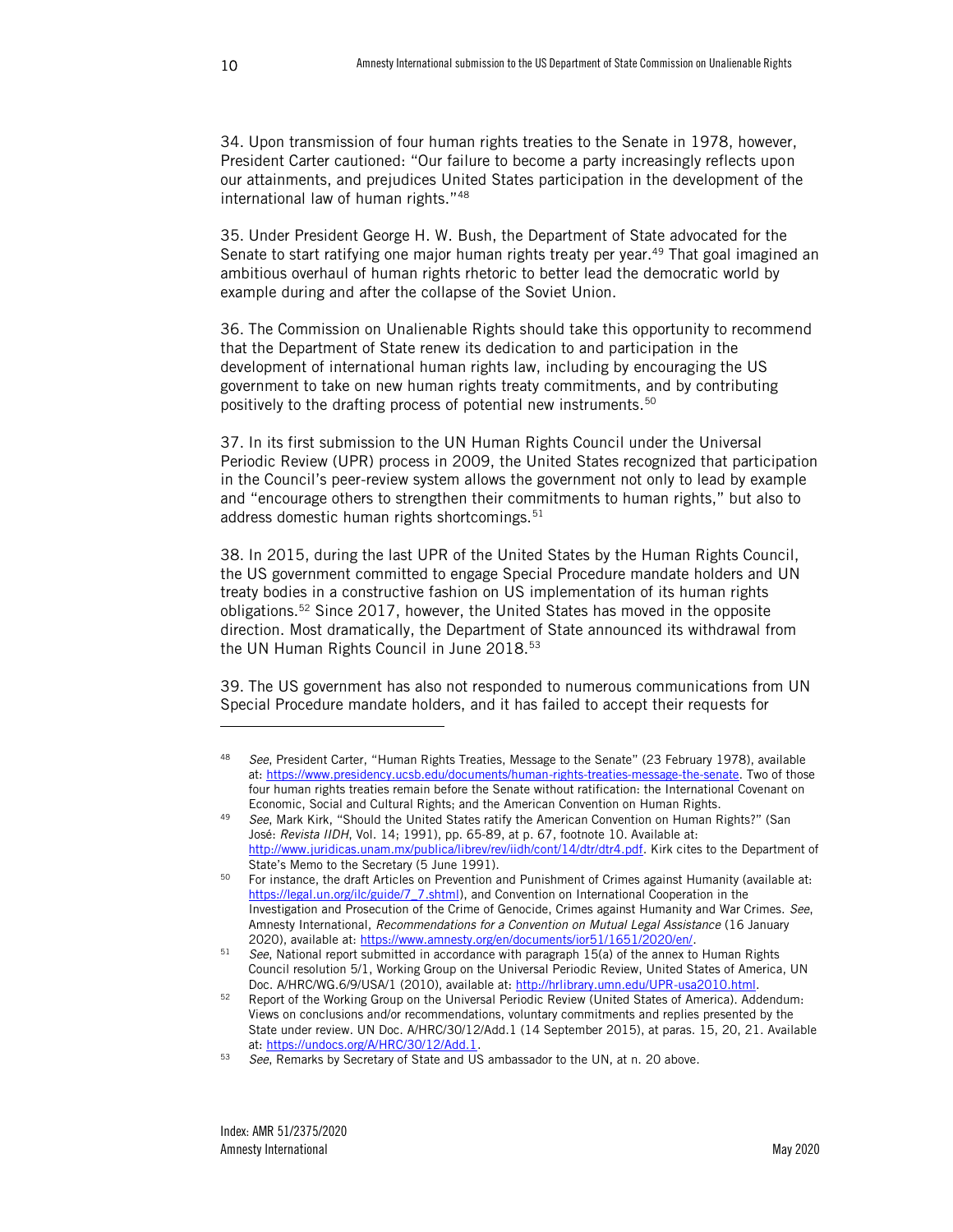invitations for official visits since January 2018.<sup>54</sup> In a July 2019 letter to Amnesty International, the US government indicated that it now cooperates with UN Special Procedure mandate holders only when their mandates and activities "advance US foreign policy objectives,"<sup>55</sup> thereby implicitly declining to cooperate with their examinations of the human rights situation within the United States.

40. The US government has similarly disengaged from the Inter-American Commission on Human Rights, failing most recently to participate in high-level hearings in December 2019 in Washington, DC, including a joint session on the right to freedom of peaceful assembly, featuring both the IACHR Special Rapporteur for Freedom of Expression, and the UN Special Rapporteur on the rights to freedom of peaceful assembly and of association. 56

41. The Department of State's creation of this Commission has raised similar concerns that its use of the Commission's forthcoming report could be aimed to further undermine and disengage from the international human rights system, resulting in the violation of non-derogable protections from discrimination, among other human rights.

42. The US government is indeed already in default of numerous international human rights obligations – including many obligations that this Commission would not find to be the least bit ambiguous or contentious (e.g. the prohibition on torture and other forms of cruel, inhuman, or degrading treatment or punishment; the prohibition on *refoulement* of refugees and others to persecution or serious human rights abuses; and numerous others).<sup>57</sup> In April 2020, the current US government administration apparently embraced as national policy on its southern land border the disregarding and violation of its international obligations under human rights treaties, with the Department of State claiming that those obligations are not directly enforceable on the domestic level.<sup>58</sup>

<sup>54</sup> *See*, Joint statement of Amnesty International and the International Service for Human Rights to the Human Rights Council, 41st session, "Cooperation with Special Procedures" (Item 5, General Debate), available at[: https://www.amnesty.org/download/Documents/IOR4007742019ENGLISH.pdf.](https://www.amnesty.org/download/Documents/IOR4007742019ENGLISH.pdf) *See* also, The Guardian, "US halts cooperation with UN on potential human rights violations" (4 January 2019), available at[: https://www.theguardian.com/law/2019/jan/04/trump-administration-un-human-rights](https://www.theguardian.com/law/2019/jan/04/trump-administration-un-human-rights-violations)[violations.](https://www.theguardian.com/law/2019/jan/04/trump-administration-un-human-rights-violations)

<sup>&</sup>lt;sup>55</sup> Letter from the US Department of State to Amnesty International (19 July 2019). The letter was in response to the joint statement by Amnesty International and ISHR in June 2019. Ibid.

<sup>56</sup> *See*, Presentation of the thematic Report of the Office of the Special Rapporteur for Freedom of Expression of the Inter-American Commission on Human Rights, on Protest and Human Rights (20 December 2019), available at:

https://www.oas.org/en/iachr/expression/showarticle.asp?artID=1161&IID=1.

<sup>57</sup> *See*, e.g., Amnesty International report, *'You Don't Have Any Rights Here': Illegal Pushbacks, Arbitrary Detention and Ill-treatment of Asylum-seekers in the United States* (October 2018), available at: [https://www.amnesty.org/download/Documents/AMR5191012018ENGLISH.PDF.](https://www.amnesty.org/download/Documents/AMR5191012018ENGLISH.PDF) 

<sup>58</sup> *See*, email from Senior Congressional Advisor (Bureau of Legislative Affairs) with the US Department of State (dated 24 April 2020), available at: [https://foreignaffairs.house.gov/\\_cache/files/1/5/15b9fb59-](https://foreignaffairs.house.gov/_cache/files/1/5/15b9fb59-24f7-44e1-a8dd-b438072a8cc7/40C6CAE6BA2441181901371E291682E4.april-24-opinion.pdf) [24f7-44e1-a8dd-b438072a8cc7/40C6CAE6BA2441181901371E291682E4.april-24-opinion.pdf.](https://foreignaffairs.house.gov/_cache/files/1/5/15b9fb59-24f7-44e1-a8dd-b438072a8cc7/40C6CAE6BA2441181901371E291682E4.april-24-opinion.pdf) For reporting on the context of the email, *see*, Oona Hathaway, "The Trump Administration's Indefensible Legal Defense of Its Asylum Ban: Taking a Wrecking Ball to International Law" (15 May 2020), available at[: https://www.justsecurity.org/70192/the-trump-administrations-indefensible-legal-defense-of-its](https://www.justsecurity.org/70192/the-trump-administrations-indefensible-legal-defense-of-its-asylum-ban/)[asylum-ban/](https://www.justsecurity.org/70192/the-trump-administrations-indefensible-legal-defense-of-its-asylum-ban/). While the Department of State cited to legal theories on "self-executing" versus "non-selfexecuting" treaties (based on an incorrect reading of the *Medellín v. Texas* decision of the Supreme Court of the United States), the matter at hand was in relation to US obligations under the UN Convention against Torture and under international refugee law, with regard to both of which the US has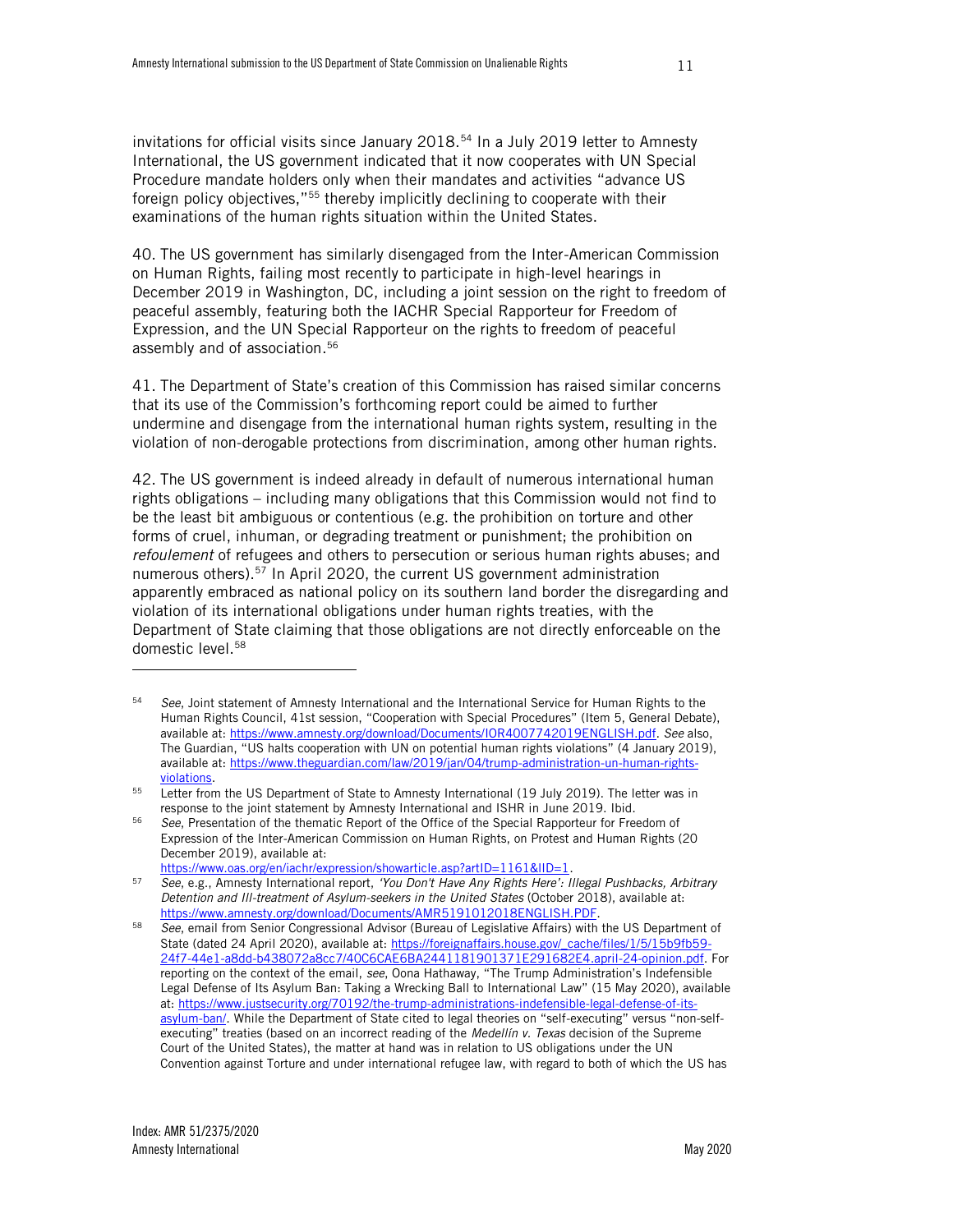43. If the US government aims to present itself as a leader in the human rights field, it must not only halt its heinous violations of human rights at home, but also must reengage the international community through UN human rights institutions in a constructive fashion that promotes and advances the human rights project.

44. Toward that end, the Commission on Unalienable Rights should encourage the US government to rejoin the Human Rights Council, and more fully engage the Council's Special Procedures as well as UN human rights treaty bodies, through constructive discourse. That discourse can include any meaningful challenges to the interpretations of treaty obligations in line with international law, but utilizing the adequate existing channels of those institutions to do so.

45. In order to strengthen and broadcast the United States' public commitment to international human rights law and standards, the Commission should also recommend that the Department of State encourage the Senate finally to offer its consent for the ratification of the human rights treaties long awaiting approval by the Senate Foreign Relations Committee; alongside the Vienna Convention on the Law of Treaties, which the United States still has yet to ratify, even if simply symbolically as the government recognizes the treaty largely to codify customary international law.<sup>59</sup> Likewise, the Commission may also encourage the withdrawal of a number of reservations made to human rights treaties upon signature or ratification, prioritizing those which are not in conformity with the object and purpose of the respective treaties.

<span id="page-13-0"></span>46. Rather than advancing human rights only when in line with the "national interests"<sup>60</sup> or "national traditions" of the United States, the Commission should encourage the US Department of State to return to the longstanding position of previous administrations that recognized, in conformity with the UDHR and subsequent pronouncements of the international community: "All human rights are universal, indivisible and interdependent and interrelated."<sup>61</sup> The World Conference on Human Rights in 1993 culminated in that declaration, which reflected US leadership to some extent,<sup>62</sup> in recognizing the interdependence and indivisibility of human rights as a fundamental principle. The United States and other governments at the conference also reaffirmed as universal, indivisible, and "*inalienable*" the human rights to selfdetermination and development, and the human rights of women and girls, among others.<sup>63</sup>

anyhow enacted implementing legislation to enforce its treaty obligations on the domestic level. <sup>59</sup> *See*, International Law Institute, *Digest of United States Practice in International Law* (2001), at n[. 34](#page-8-1) above.

<sup>&</sup>lt;sup>60</sup> In June 2018, Secretary Pompeo justified the United States' abandoning of its seat on the Human Rights Council, claiming that the body "undermine[d] our national interests and […] infringe[d] on our national sovereignty." *See*, US Department of State, "Remarks by Mike Pompeo, Secretary of State and Nikki Haley, US Permanent Representative to the United Nations" (19 June 2018), at n. [20](#page-5-0) above.

<sup>61</sup> *See*, Vienna Declaration and Programme of Action, Adopted by the World Conference on Human Rights in Vienna (25 June 1993), available at: [https://www.ohchr.org/en/professionalinterest/pages/vienna.aspx.](https://www.ohchr.org/en/professionalinterest/pages/vienna.aspx)

<sup>62</sup> *See*, the *UNESCO Courier: a window open on the world* (March 1994); XLVII, 3; Antoine Bernard, "One and Indivisible: The dangers of an à la carte approach to human rights," pp. 15-17 (at 17). Available at: [https://unesdoc.unesco.org/ark:/48223/pf0000096121.](https://unesdoc.unesco.org/ark:/48223/pf0000096121) 

<sup>63</sup> *See*, Vienna Declaration and Programme of Action, at n[. 61](#page-13-0) above, at: Section 1, paras. 2, 10, and 18; and Section 2, para. 72.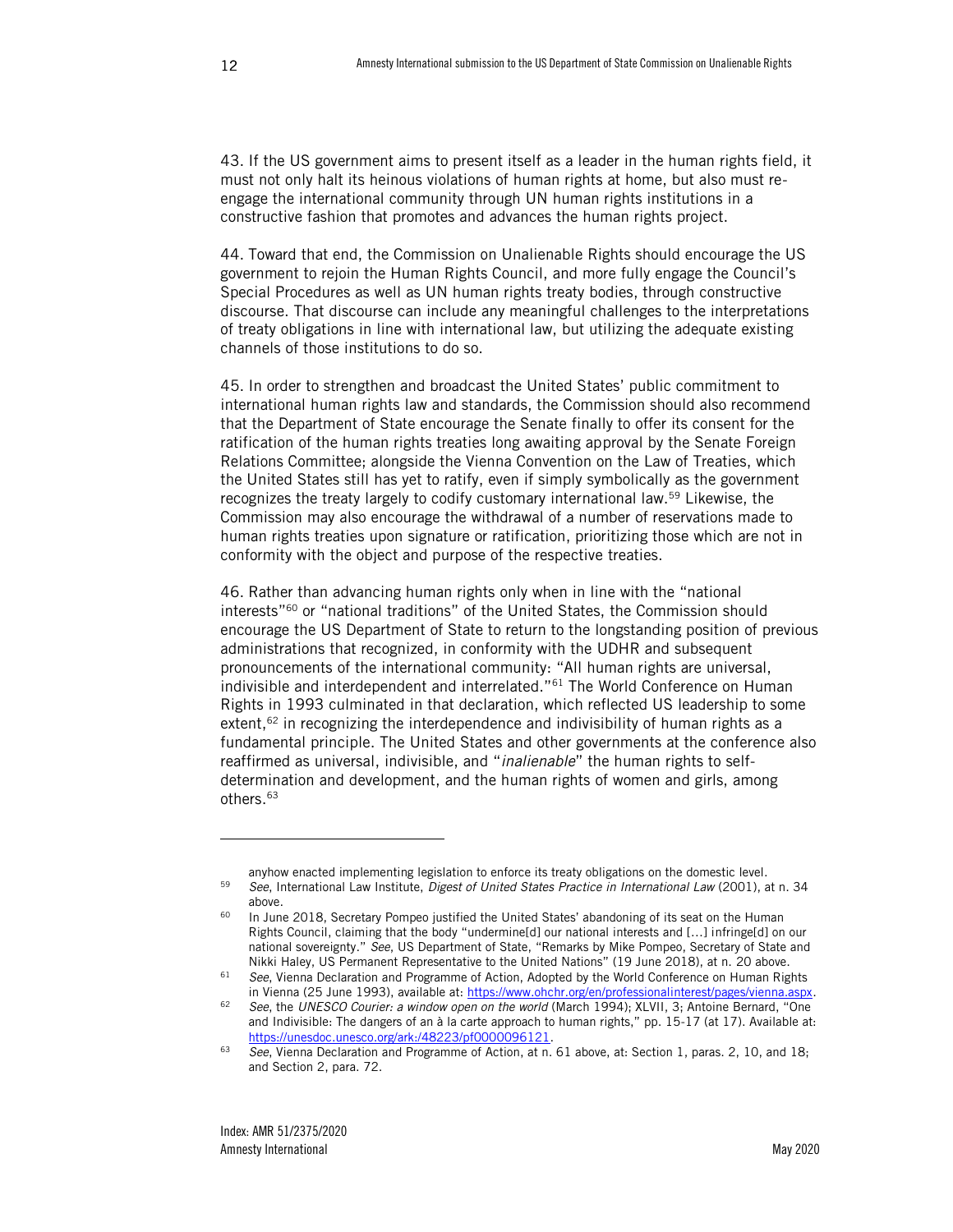48. In contrast, a "buffet" approach to interrelated human rights – where the US government, or any commission thereof, designates certain human rights as central or fundamental while disregarding others – will only undermine human security, exacerbate conflict, and encourage other governments to utilize "cultural relativism" arguments, which have been roundly rejected by the international community for years. For the US government to deny equal protection of human rights to women, LGBTI people, or "other" social groups, in violation of the principle of non-discrimination, likewise paves the way for more widespread abuses by some governments around the world under the cover of cultural relativism.

49. It is lamentable that the Commission was unable in its five public meetings to secure the attendance of, and engage, any representatives of international human rights institutions, in order to be challenged on one of its most central preconceived criticisms: the role of elected UN experts and human rights treaty body members in the interpretation and application of international treaty obligations that they have competence to review.

50. The Commission should temper its findings accordingly in relation to those UN mechanisms, and as much as possible encourage the Department of State to engage UN and other human rights institutions, including through the clear and wellestablished parameters for the development, accession to, application, and interpretation of human rights treaties.

51. In the service of transparency and credibility, the Commission should also include in its written report a full list of all individuals that any Commission members have had contact with about the Commission's work since its establishment – as well as the topics they discussed – whether in "closed preparatory sessions," virtually, or otherwise.

52. Amnesty International is grateful to the Commission on Unalienable Rights for considering this written submission, and hopes that it accepts both the criticisms and enclosed recommendations in a constructive manner as it finalizes its written advisory report to the Secretary of State.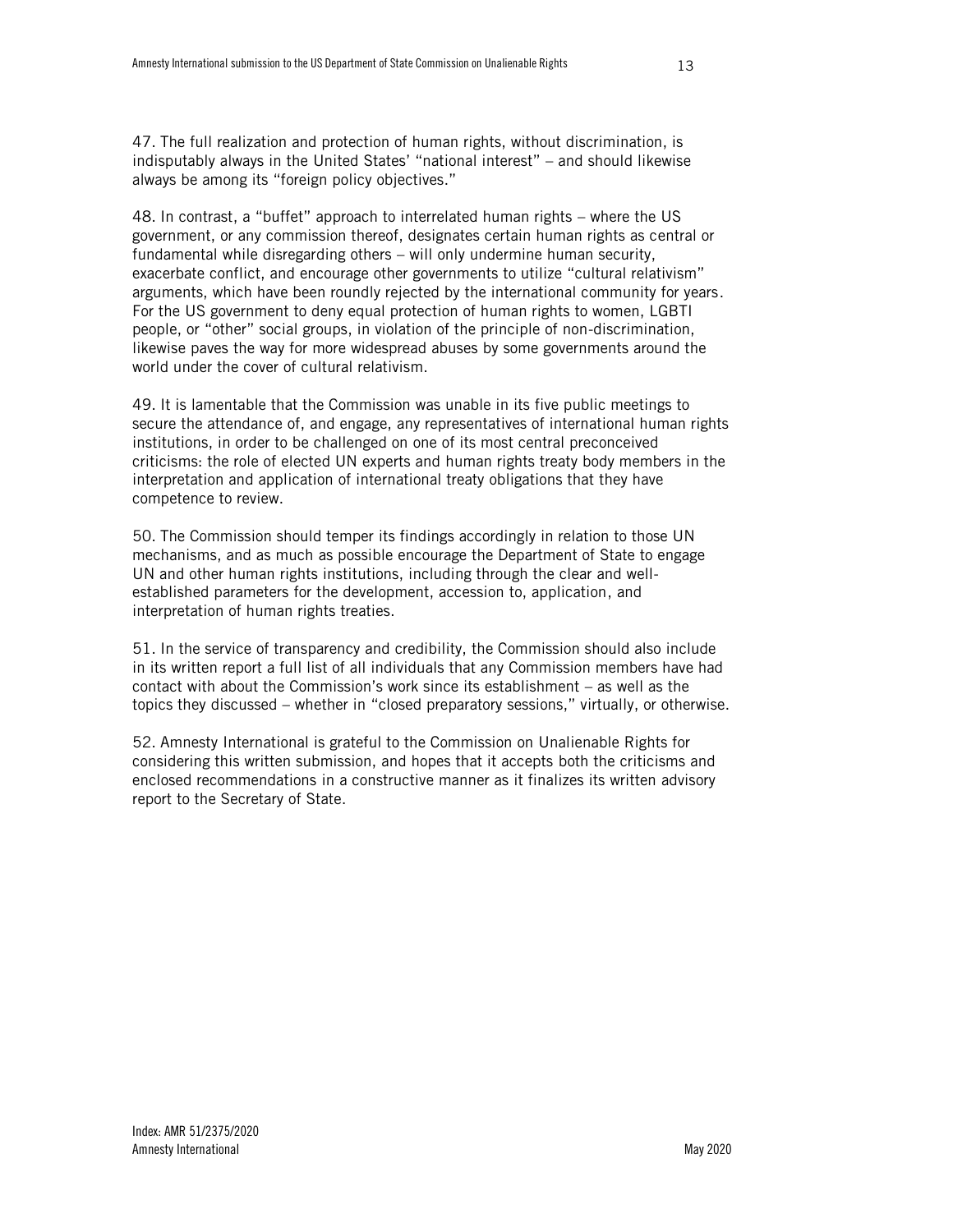### Recommendations to the Commission on Unalienable Rights:

- Immediately collate and make publicly available all Commission records, as required under the Federal Advisory Committee Act.
- Recommend to the Department of State that it reaffirm the longstanding position of the US government and the international community that: "All human rights are universal, indivisible and interdependent and interrelated."
- Recommend to the Department of State that it urge the US government to renew its dedication to, and participation in, the development of international human rights law, including by taking on new human rights treaty commitments.
- Recommend to the Department of State that it re-engage the international community through UN and regional human rights institutions in a constructive fashion that promotes and advances the global protection of all human rights.
- In particular, recommend that the Department of State:
	- o Encourage the US government to rejoin the Human Rights Council; and
	- o Engage more fully the Human Rights Council's Special Procedures, as well as UN human rights treaty bodies, through constructive discourse that is not conditioned on escaping criticism of the US human rights record.
- Recommend to the Department of State that it address meaningfully and openly in multilateral fora the violations of human rights in the United States, with an aim to remedy those shortcomings – including under the auspices of the next UPR of the United States in November 2020.
- Include in the public-facing advisory report of the Commission a full list of all individuals that its members have been in contact with about the Commission's work since its establishment – as well as the topics they discussed – whether in "closed preparatory sessions," virtually, or otherwise.